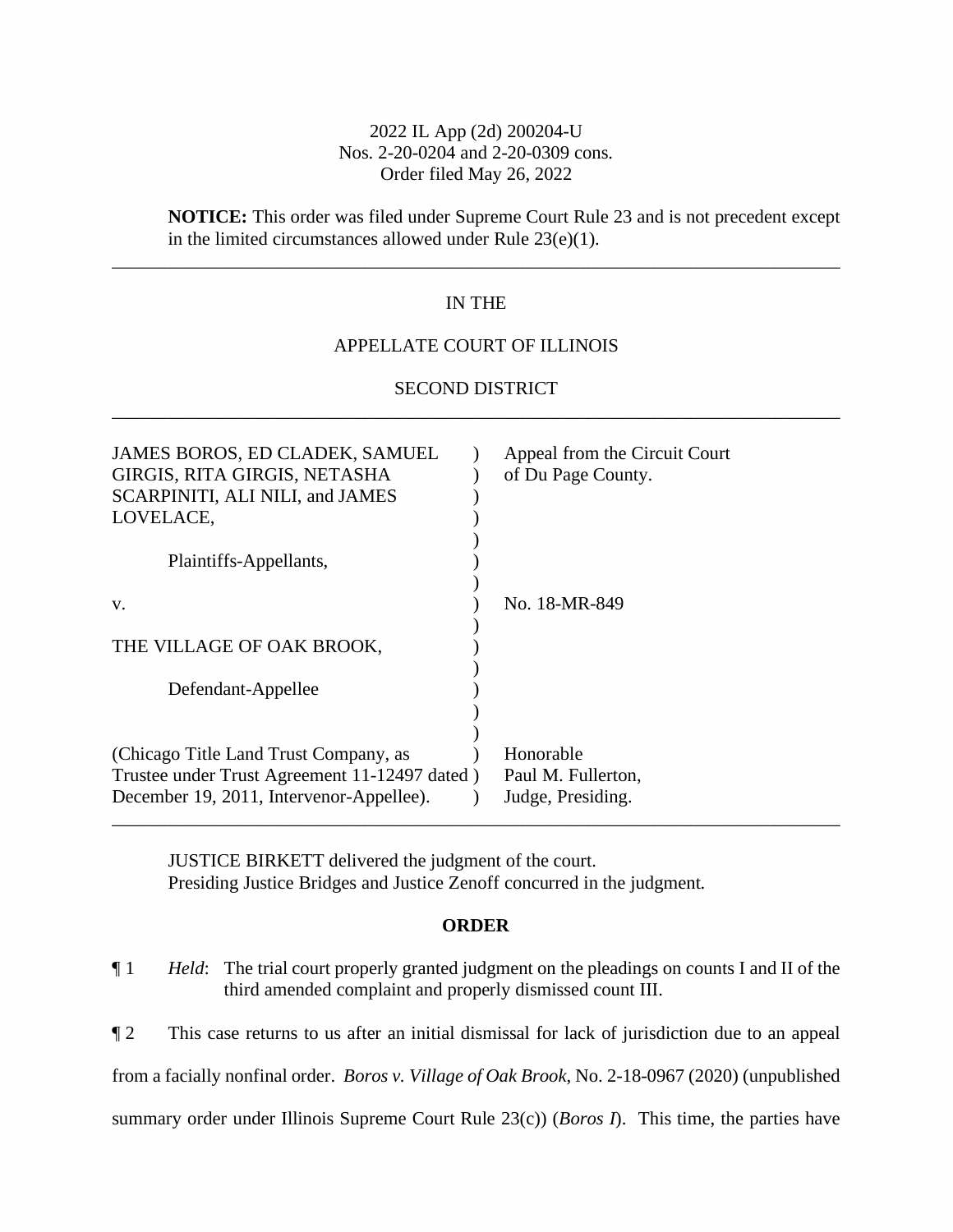gotten their jurisdictional ducks in a row. Before us now, plaintiffs, James Boros, Ed Cladek, Samuel and Rita Girgis, Netasha Scarpiniti, Ali Nili, and James Lovelace, have litigated to completion their complaint seeking a declaratory judgment against defendant, the Village of Oak Brook (Village), and intervenor, Chicago Title Land Trust Company, as Trustee under Trust Agreement 11-12497, dated December 19, 2011 (owner) (collectively, defendants) regarding the vacation of a street and ensuing subdivision of the subject property. Specifically, plaintiffs appeal the orders of the circuit court of Du Page County granting judgment on the pleadings in favor of defendants regarding counts I and II and dismissing with prejudice count III of plaintiffs' third amended complaint. On appeal, plaintiffs argue that the vacation of the street by the Village did not serve the public interest, the Village did not charge the fair market value for the vacated land, the vacation created an illegal half street in violation of the Village Code, and the vacation ordinance became null and void by its terms when defendants did not fulfill certain conditions. We affirm.

### ¶ 3 I. BACKGROUND

¶ 4 We summarize the relevant facts appearing in the record on appeal. The property at issue is a 1.799-acre, roughly rectangular parcel of land with frontage on Wennes Court, York Road, and Luthin Road located in the Village (subject property). Both Wennes Court and Luthin Road do not have curbs, gutters, storm sewers, sidewalks, or streetlights. The subject property borders two parcels owned by the Girgises. The Girgises' properties contain a privately owned pond with no outflow, and which plaintiffs allege to be overfilled and eroding the land around it. Plaintiffs further allege that the pond has no more capacity to hold any more water, and drainage from the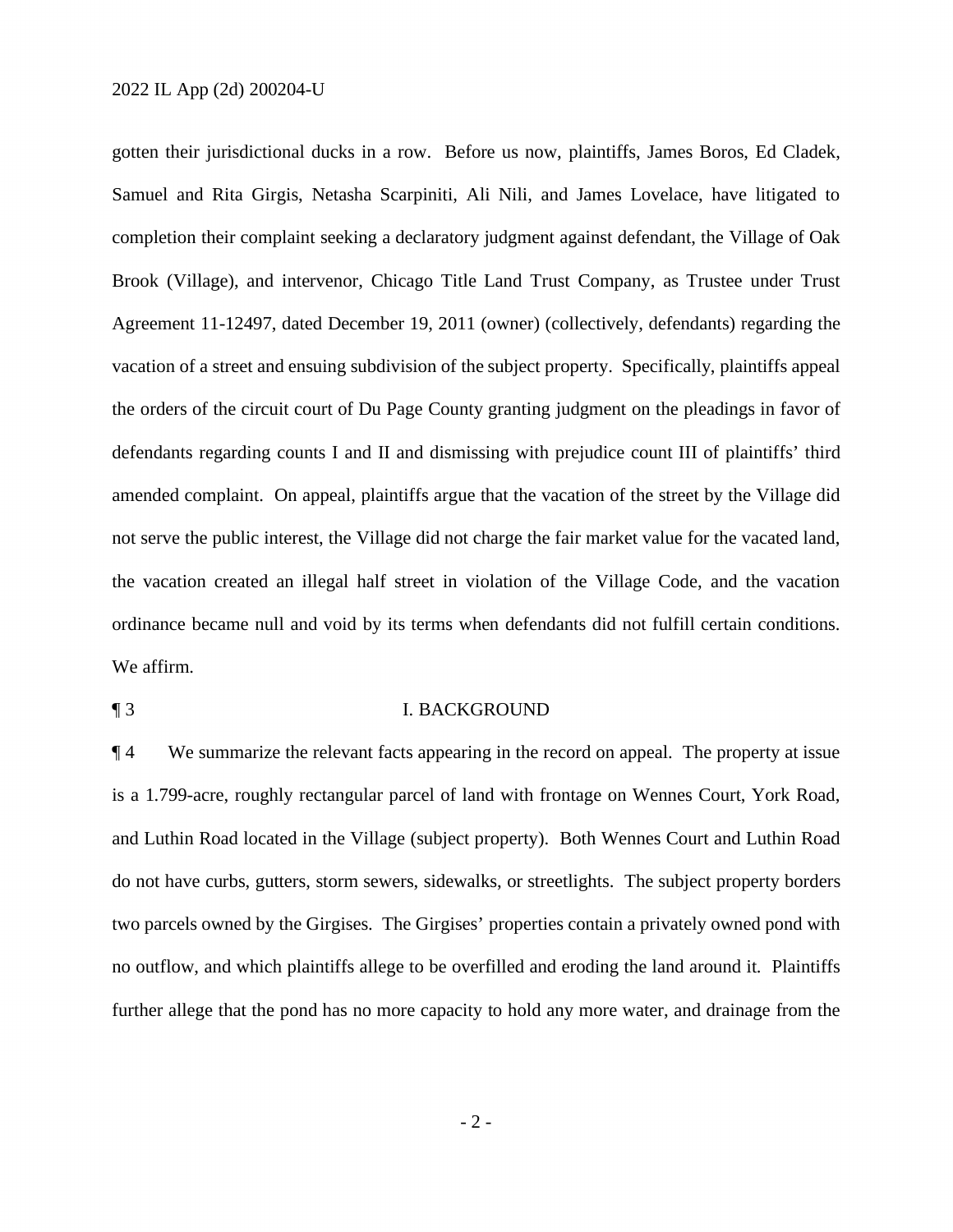subject property drains into it, which will exacerbate the problems associated with it. The subject property is zoned R-2, requiring a minimum lot size of one acre.

¶ 5 Plaintiffs allege that, in 2016, the owner acquired the subject property with full knowledge of the applicable zoning and subdivision provisions. In 2016, the owner sought to acquire some land within the Luthin Road right-of-way. The Luthin Road right-of-way abutting the subject property had a width of 100 feet. The owner intended to acquire only a portion of the right-ofway sufficient to make the aggregate area of the subject property plus the right-of-way large enough for subdivision into two lots without requiring a variance. Plaintiffs opposed this plan, and the Village rejected the owner's initial attempt to obtain a portion of the Luthin Road right-ofway via a street vacation.

¶ 6 In June 2017, the owner applied for a zoning variation and waivers from certain provisions of the Village's Subdivision Code, seeking to subdivide the subject property, as it existed, into two lots. On September 12, 2017, the Village denied the owners application for a variance and also temporarily suspended variances from minimum lot sizes for the purpose of subdividing the parcels into more lots. On December 6, 2017, the owner sued the Village, challenging the Village's denial of the owner's requests for variances (zoning lawsuit).

¶ 7 On April 16, 2018, while the owner's zoning lawsuit was still pending, the owner again requested the Village to vacate a portion of the Luthin Road right-of-way, apparently to settle the zoning lawsuit. The framework of the settlement would encompass the vacation of 0.201 acres from the Luthin Road right-of-way in exchange for \$80,000 from the owner along with the conveyance back to the Village of an easement guaranteeing continued public use and access to the Luthin Road right-of-way. The remaining portion of the Luthin Road right-of-way abutting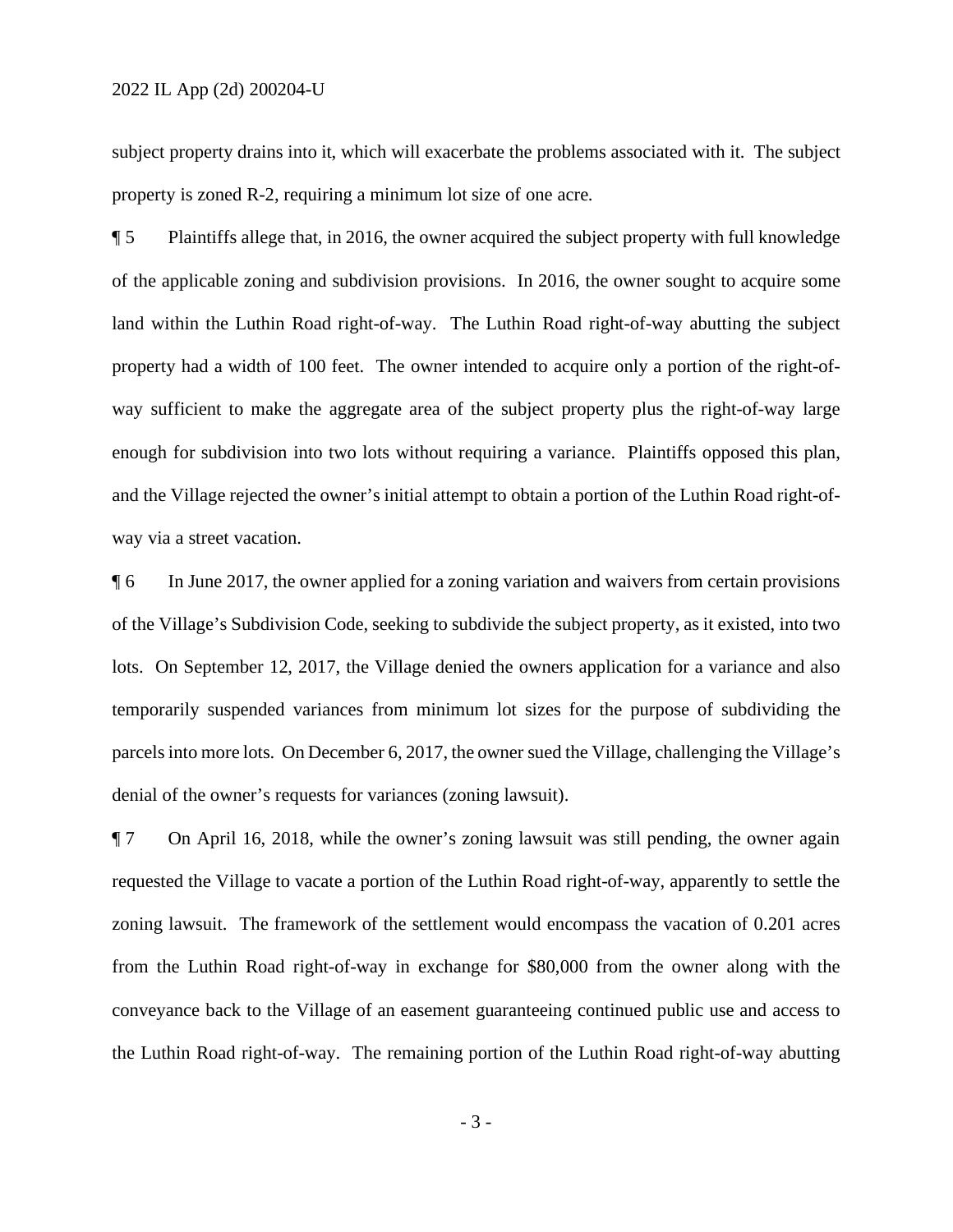the now-enlarged subject property would have a width of 64 feet. Plaintiffs assert that, upon learning of the plan to settle the pending zoning lawsuit, the Girgises interjected themselves into the settlement negotiations in an effort to block the settlement by offering \$120,000 for the 0.201 acres to be vacated; plaintiffs further assert that the Girgises' offer represented the "fair market value" as calculated by the purported price per square foot of the subject property applied to the 0.201 acres to be vacated. According to plaintiffs, the Village "ignored" the Girgises' offer and proceeded with its plans to settle the zoning lawsuit, which provided the owner with the requisite 2.0 acres for subdivision into two one-acre lots.

¶ 8 On May 8, 2018, the Village adopted the vacation ordinance (Oak Brook Ordinance 2018- ST-PV-EX-S-1532 (eff. May 8, 2018)) which authorized the vacation of a part of Luthin Road. The vacation ordinance contained the following recitals explaining the purpose of the ordinance:

"WHEREAS, the Village is the owner of a public right-of-way commonly known as Luthin Road; and

WHEREAS, [the owner] is the owner of [the subject property]; and

WHEREAS, the [subject property] is adjacent to and abuts the Luthin Road rightof-way for a distance of approximately 246.21 feet; and

WHEREAS, that part of the Luthin Road right-of-way which abuts the [subject property] contains a width of approximately [100 feet]; and

WHEREAS, Luthin Road is a 'local street' within the Village, and the Village typically requires a [66-foot] right-of-way width for a local street, although the actual rightof-way widths for local streets throughout the Village vary from location to location; and

- 4 -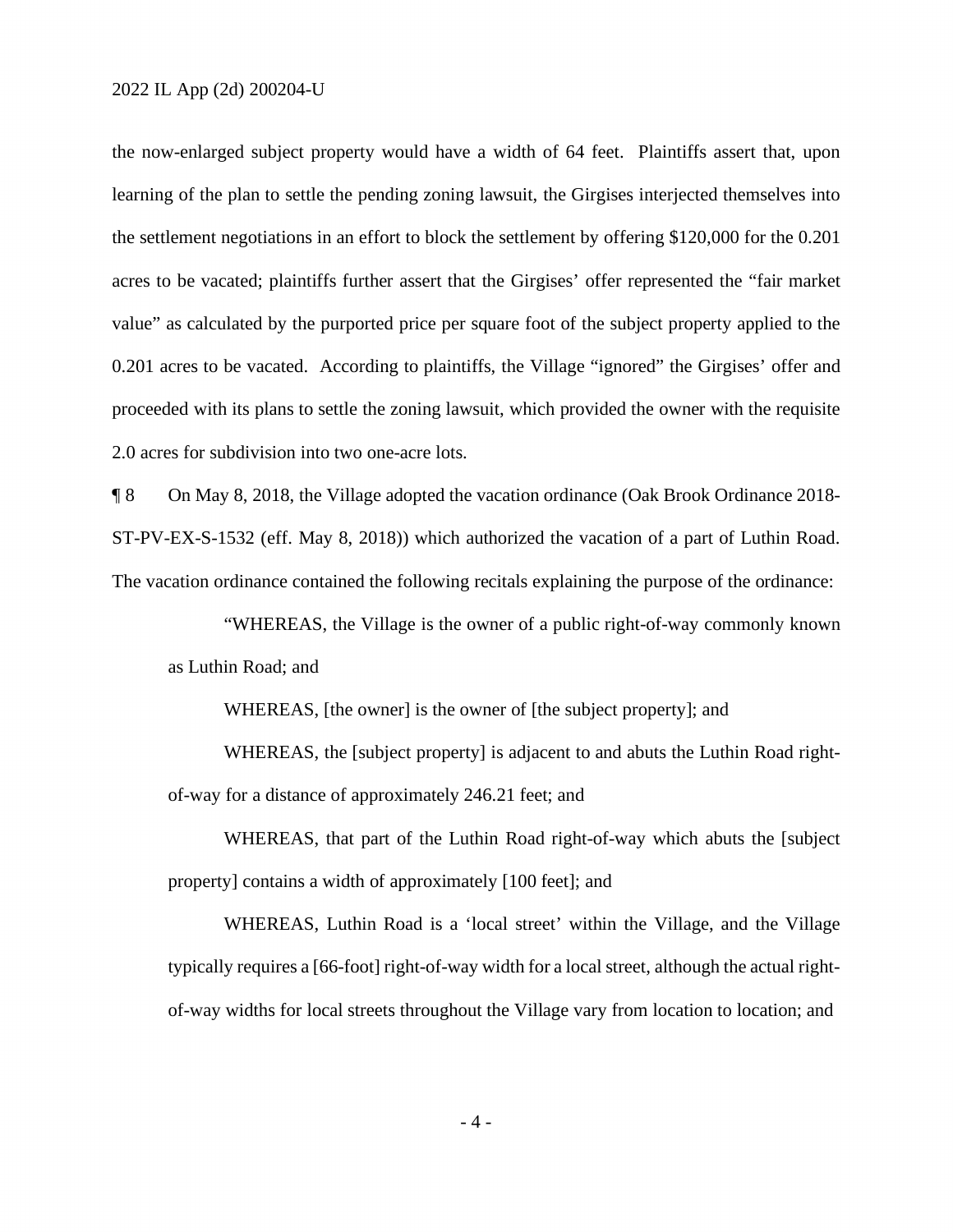WHEREAS, the [subject property] is comprised of approximately 1.799 acres and lies within the R-2 Single-Family Detached Residential district of the Village; and

WHEREAS, [the owner] requests the Village to approve a plat of vacation which vacates approximately .201 acres of the Luthin Road right-of-way which abuts the [subject property] (the 'Vacated Right-of-Way') and which vests title in the Vacated Right-of-Way in the [subject property] and [the owner]; and

WHEREAS, [the owner] makes this request because the addition of the Vacated Right-of-Way to the [subject property] will allow [the owner] to petition the Village for the subdivision of the [subject property] from the existing one (1) lot into two (2) lots which conform to the minimum lot size requirement of the R-2 Single-Family Detached Residential District; and

WHEREAS, if the plat of vacation is approved, the Luthin Road right-of-way will contain a width of approximately [64 feet]; and

WHEREAS, [the owner] has agreed to provide easements over the Vacated Rightof-Way in favor of the Village for view, for access, for drainage, grading and utilities, and for temporary construction purposes pursuant to a Grant of Easement; and

WHEREAS, the Village has determined that the fair value of the Vacated Rightof-Way is [\$80,000], and [the owner] has agreed to pay that amount as compensation to the Village for the Vacated Right-of-Way; and

WHEREAS, the Village President and the Board of Trustees find that the Vacated Right-of-Way is unimproved and underutilized by the Village; and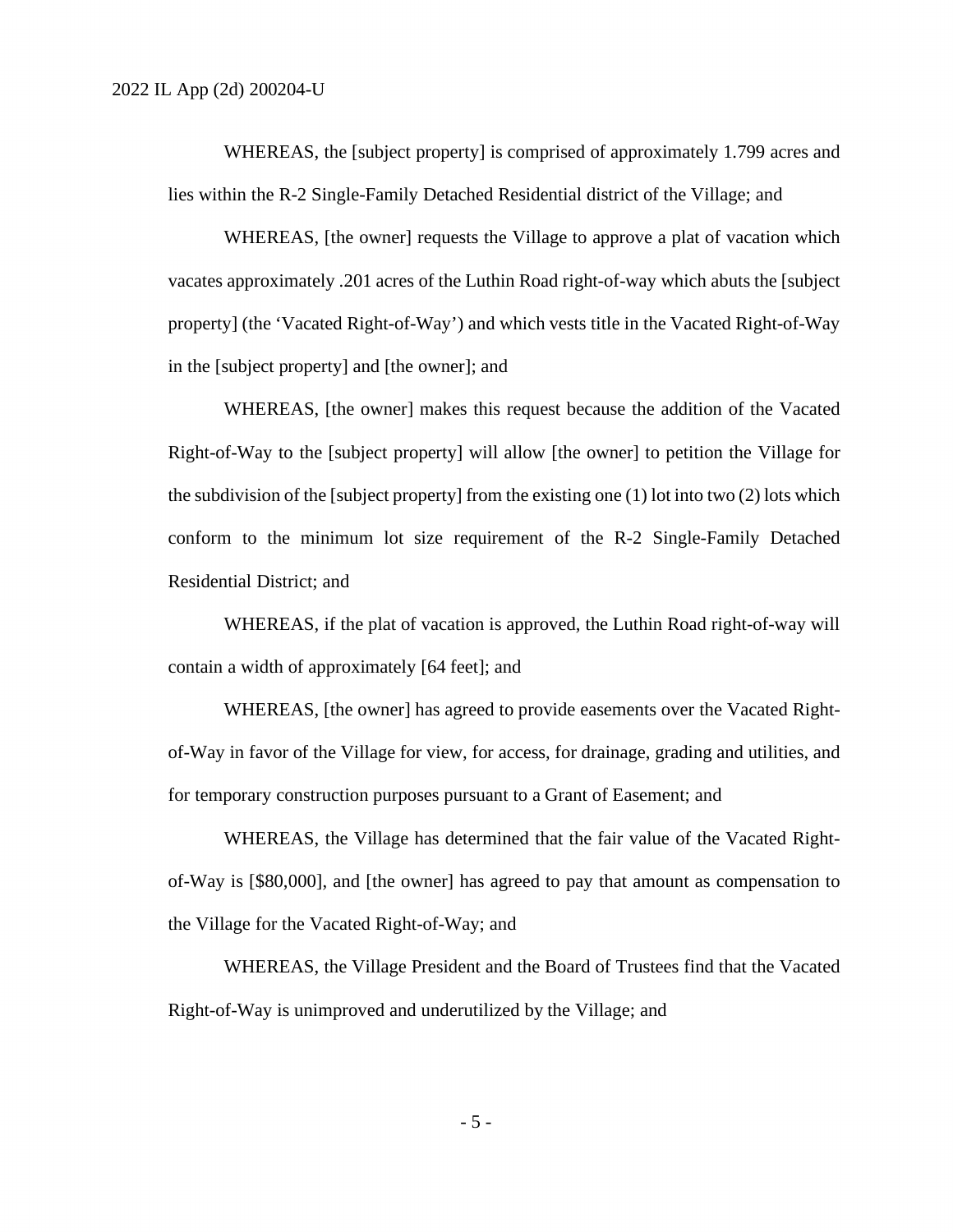WHEREAS, the Village President and the Board of Trustees find that continuing to own and maintain the full [100 feet] of the Luthin Road right-of-way adjacent to the [subject property] is not in the public interest, and find that the public interest will be sufficiently served by the Village continuing to own a [64-foot] public right-of-way at this location; and

WHEREAS, the Village President and the Board of Trustees find that approving the plat of vacation will not prevent or limit access to Luthin Road by surrounding property owners or the public; and

WHEREAS, the Village President and the Board of Trustees find that the aforementioned Grant of Easement over the Vacated Right-of-Way will protect the Village and the public, find that approving the plat of vacation will allow for the productive development of the [subject property], and find that the Village will receive fair compensation for the Vacated Right-of-Way; and

WHEREAS, the Village President and Board of Trustees desire to approve the plat of vacation for the Vacated Right-of-Way, finding that the public interest will be subserved by this vacation and finding that this vacation will promote and serve the public good."

We note that plaintiffs characterize the recitals of the vacation ordinance as little more than window dressing to "mak[e] it appear as if the public interest [were] subserved," when the purpose of the vacation ordinance was to "convey[] public land for a private purpose."<sup>1</sup>

<sup>&</sup>lt;sup>1</sup> This characterization is argumentative. See Ill. S. Ct. R.  $341(h)(6)$  (eff. Oct. 1, 2020) (the statement of facts "shall contain the facts necessary to an understanding of the case, stated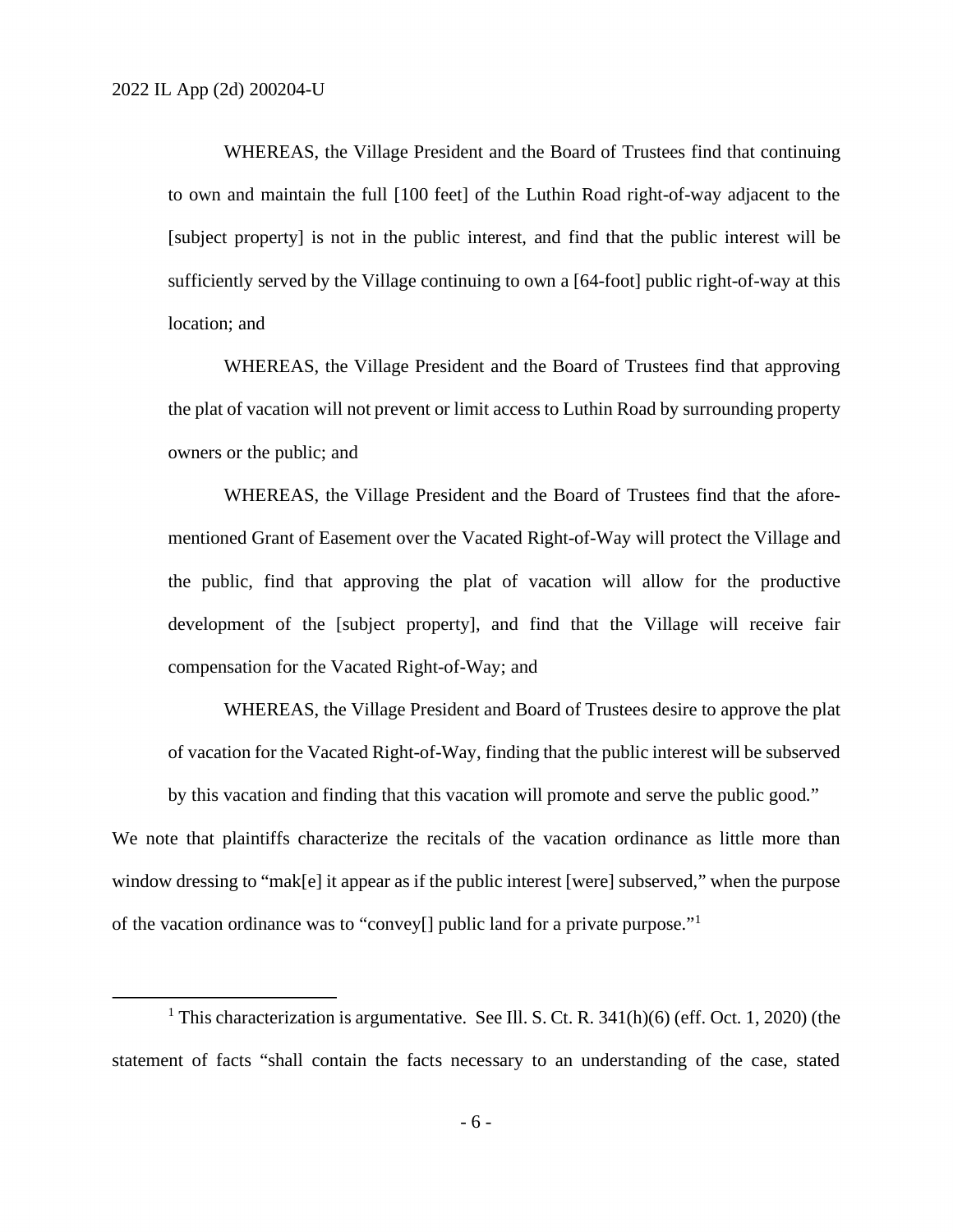¶ 9 Section 3 of the vacation ordinance provided three conditions that had to be met for the vacation and transfer of the Luthin Road right-of-way to occur. First, the owner was required to pay the Village \$80,000 for the vacated land (the payment condition). Next, the Village was required to approve an ordinance approving a preliminary and final plat of subdivision dividing the subject property into two lots including the vacated land (the subdivision condition). Finally, the parties were required to approve an easement over portions of the subject property from the owner to the Village (the easement condition). Section 4 of the vacation ordinance provided that, if any of the section 3 conditions were not satisfied, the vacation ordinance "shall automatically become null and void without any further action" of the Village, and the Village "shall not" authorize the plat of vacation.

¶ 10 On June 12, 2018, the Village passed the subdivision resolution (Oak Brook Resolution 2018-SR-PP+FP-EX-R-1731 (dated June 12, 2018)), which approved the preliminary and final plat for the subdivision of the combined subject property and vacated land. The subdivision resolution, in addition to dividing the subject property into a new, two-lot, Wennes Estates Subdivision, also granted the owner waivers from the Village Code regarding the pavement width, curbs and gutters, sidewalks, and street lighting. The subdivision resolution referenced the payment condition and formally approved the grant of easement between the Village and the owner.

¶ 11 Plaintiffs assert that there are issues associated with the subdivision resolution. Plaintiffs first note that the resolution states that, on June 12, 2018, the Village President signed the

accurately and fairly without argument or comment").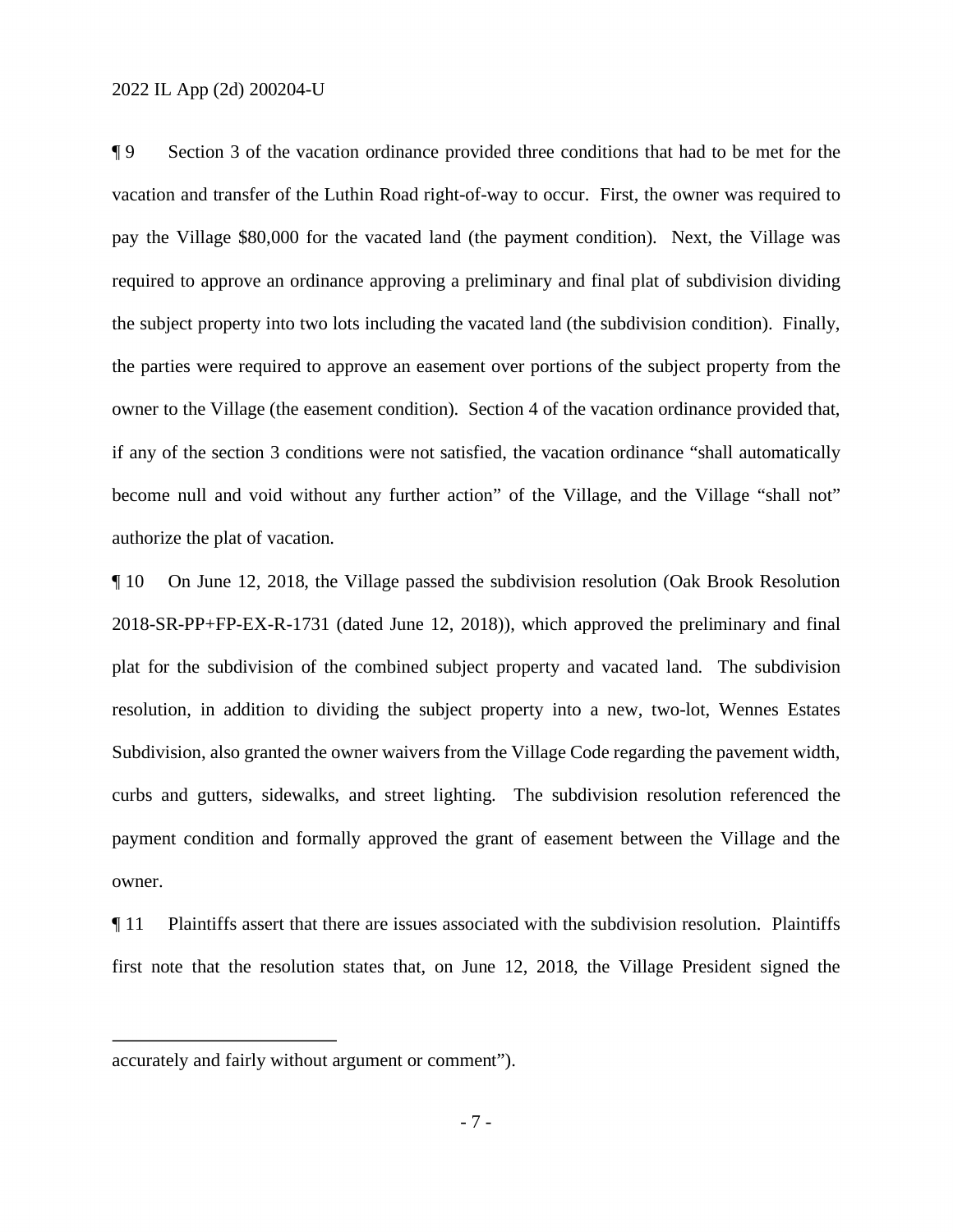resolution, yet the Village maintains that, on June 20, 2018, the Village President signed the resolution. Plaintiffs also note that the subdivision resolution dated June 12, 2018, included a legal description of the combined subject property that did not include the vacated land. Plaintiffs last note that, on June 26, 2018, the Village President signed another subdivision resolution that included the vacated land in the legal description, but they assert that the Village Board did not vote on a new resolution dated June 26, 2018.

¶ 12 To round out the activities pursuant to the vacation ordinance and the subdivision resolution, we observe that, on August 3, 2018, the owner paid the Village \$80,000 pursuant to the terms of the vacation ordinance. According to the owner, the Village had represented that August 3 was the deadline for payment under the vacation ordinance. The owner further notes that August 3 was within 45 days of the date the Village President signed the subdivision resolution. On September 3, 2018, the Village Clerk and the Village Engineer signed their approvals of the final plat of subdivision.

¶ 13 Also on June 12, 2018, plaintiffs filed their initial complaint in this matter, solely against the Village. On June 19, 2018, the owner requested leave to intervene. On June 22, 2018, plaintiffs filed their first amended complaint. The first amended complaint sought declaratory relief and comprised two counts: count I challenged the vacation ordinance and count II challenged the subdivision resolution. Defendants filed motions for judgment on the pleadings and, on September 25, 2018, the trial court heard the parties' arguments on the motions for judgment on the pleadings. ¶ 14 On October 3, 2018, while the trial court's decision on the motions for judgment on the pleadings was still pending, plaintiffs filed a motion for leave to file a second amended complaint. Plaintiffs proposed to add a count III seeking declaratory relief and contending that the failure of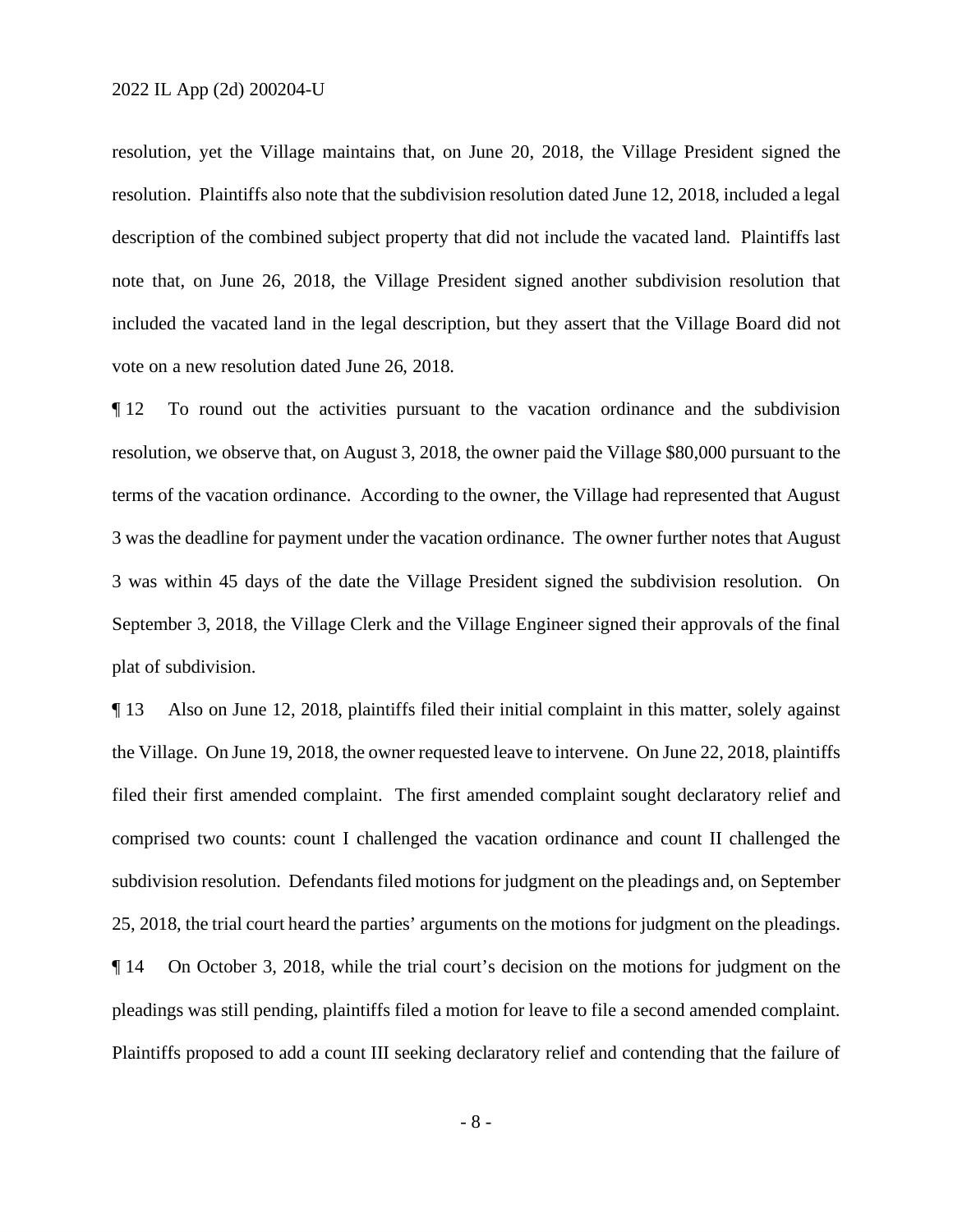the three conditions (the payment condition, the subdivision condition, and the easement condition) of the vacation ordinance rendered the vacation ordinance null and void.

¶ 15 On October 30, 2018, the trial court granted the motions for judgment on the pleadings in favor of defendants. The trial court reasoned that plaintiffs' first amended complaint contained conclusions rather than facts showing that the vacation did not serve the public interest. The court further observed that the vacation ordinance itself explained the benefits to the public of the vacation. The court also rejected plaintiffs' contention regarding the fair market value of the vacated land, finding that the Village's determination was sufficient because, under the statute, there was no requirement of compensation. The court also rejected plaintiffs' argument that the vacation created an illegal half street, noting that the vacation ordinance did not "result in a subdivision of property or the creation of a new street," and plaintiffs could not base their argument on the requirements of the Village's subdivision regulations because they did not apply to the vacation ordinance. The court granted plaintiffs leave to plead their proposed count III.

¶ 16 On November 2, 2018, plaintiffs filed their second amended complaint. Plaintiffs restated the resolved counts I and II as pleaded in the first amended complaint. Count III sought declaratory relief alleging that the owner and the Village failed to timely fulfill the payment and easement conditions resulting in the nullification of the vacation ordinance by the terms of section 4 of the vacation ordinance. On November 28, 2018, defendants filed motions to dismiss count III of the second amended complaint. On November 29, 2018, the owner filed a petition for sanctions against plaintiffs regarding the original and first amended complaints. On February 15, 2019, the trial court denied the owner's petition for sanctions.

- 9 -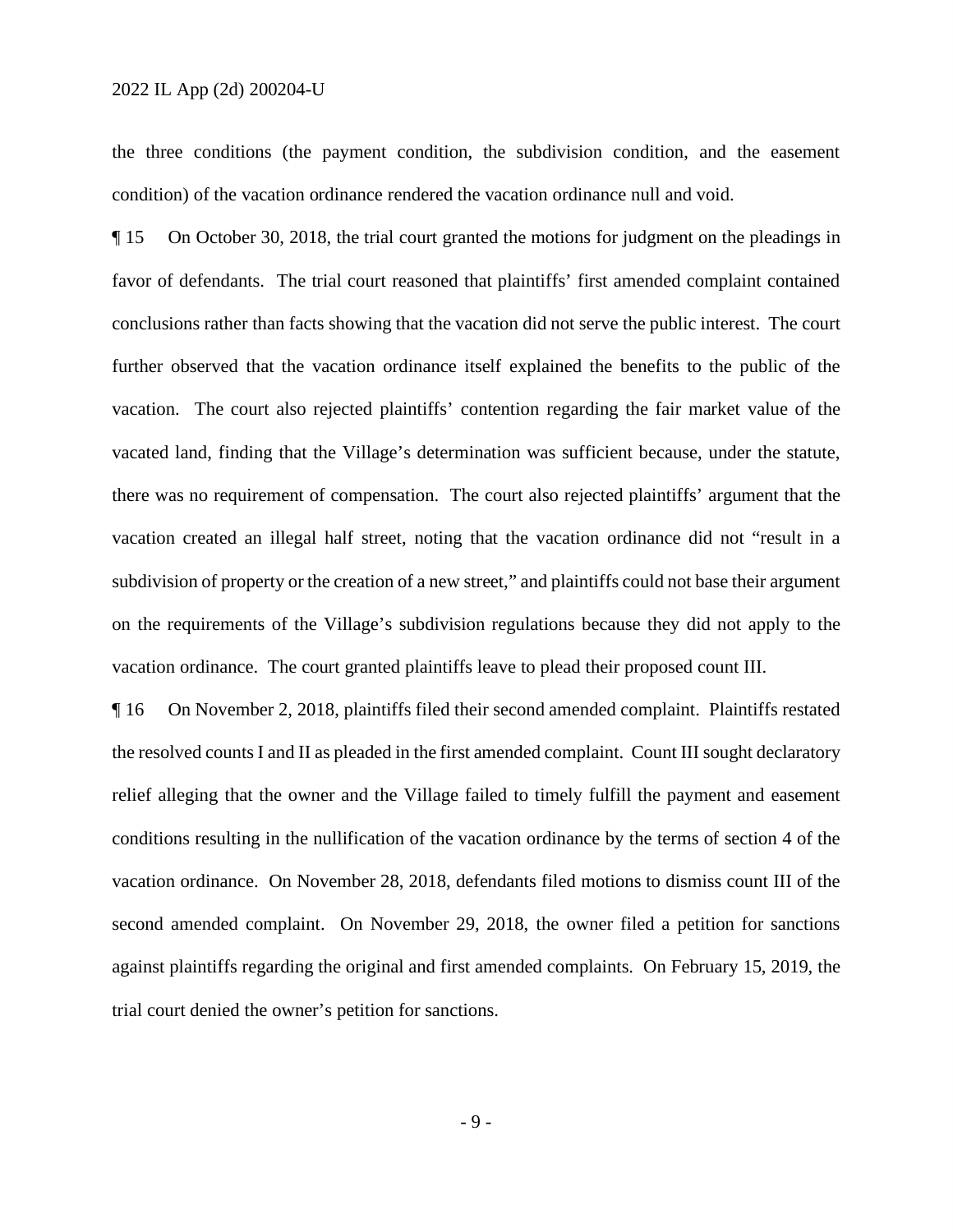¶ 17 Before the trial court ruled on the motions to dismiss the second amended complaint, on June 18, 2019, plaintiffs filed a motion for leave to file their third amended complaint, which was granted. The trial court also set a briefing schedule on defendants' motions to dismiss. Eventually, on January 28, 2020, the matter advanced to oral argument, and, on February 11, 2020, the trial court granted with prejudice the motions to dismiss.

¶ 18 We backtrack a bit to describe the timeline of the appeals in this matter. On November 27, 2018, plaintiffs filed a notice of appeal from the October 30, 2018, order (Appeal No. 2-18-0967). On November 30, 2018, plaintiffs filed a motion seeking a Supreme Court Rule 304(a) (eff. Mar. 8, 2016) finding from the trial court regarding the October 30 order, apparently in order to evade any delay the then-pending motion for sanctions could have caused. On January 4, 2019, the trial court granted plaintiffs' request for Rule 304(a) language. On January 14, 2019, plaintiffs filed a second notice of appeal challenging the October 30 order, this time pursuant to Rule 304(a) (Appeal No. 2-19-0046). The appeals were consolidated in this court. During the pendency of this appeal (*Boros I*), the parties litigated the motions to dismiss. Following the February 11, 2020, dismissal of the third amended complaint, on March 10, 2020, plaintiffs filed a notice of appeal (Appeal No. 2-20-0204). While the appeal was pending, on May 12, 2020, we released our summary order in *Boros I*, holding that, because plaintiffs had been allowed to file the second amended complaint, we lacked jurisdiction and dismissed the appeal. Perhaps realizing the jeopardy into which this order placed the appeal from dismissal of the third amended complaint, because there was no order specifically dealing with counts I and II, the parties returned to the trial court and, on May 22, 2020, the court expressly granted judgment on the pleadings in favor of defendants on counts I and II of the third amended complaint pursuant to the trial court's October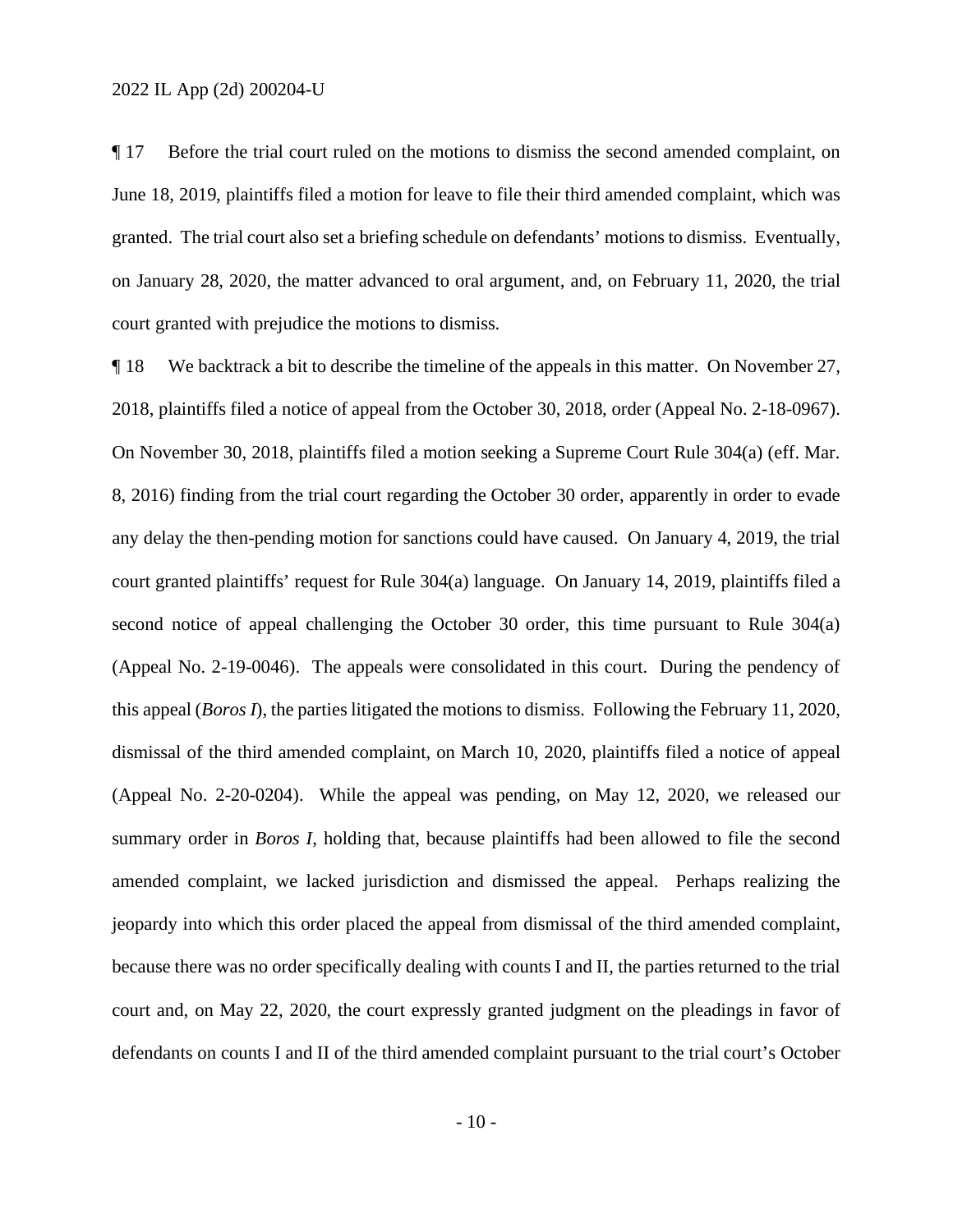30, 2018, judgment. On May 27, 2020, plaintiffs filed another notice of appeal challenging both the February 11, 2020, and May 22, 2020, orders (Appeal No. 2-20-0309). We consolidated the two appeals.

¶ 19 II. ANALYSIS

¶ 20 On appeal, plaintiffs challenge the trial court's substantive rulings granting judgment on the pleadings for counts I and II and dismissing with prejudice count III of the third amended complaint. Specifically, plaintiffs argue that the vacation ordinance does not serve the public interest, that the Village did not charge fair market value for the vacated land, that the vacation created an illegal half street, that they had standing to pursue their claims in count III, and defendants' failures to timely fulfill the payment, subdivision, and easement conditions resulted in the nullification of the vacation ordinance by its own terms. We consider each contention in turn.

## ¶ 21 A. Jurisdiction

¶ 22 As an initial matter, we must consider whether plaintiffs established jurisdiction. An appellate court has an independent obligation to consider its jurisdiction and to dismiss the appeal if jurisdiction is lacking. *Peraino v. County of Winnebago*, 2018 IL App (2d) 170368, ¶ 12. As noted above, we dismissed *Boros I* for lack of jurisdiction when the trial court allowed plaintiffs to replead and add count III, because this rendered the October 30, 2018, order nonfinal notwithstanding the inclusion of Rule 304(a) language. *Boros I*, No. 2-28-0967, ¶¶ 3-6. On February 11, 2020, the trial court granted with prejudice defendants' motions to dismiss count III of the third amended complaint. The order did not mention counts I and II. As noted in *Boros I*, the filing of an amended complaint supersedes the earlier complaints. *Snitowski v. NBC Subsidiary (WMAQ-TV), Inc.*, 297 Ill. App. 3d 304, 315 (1998). Thus, the February 11, 2020, order left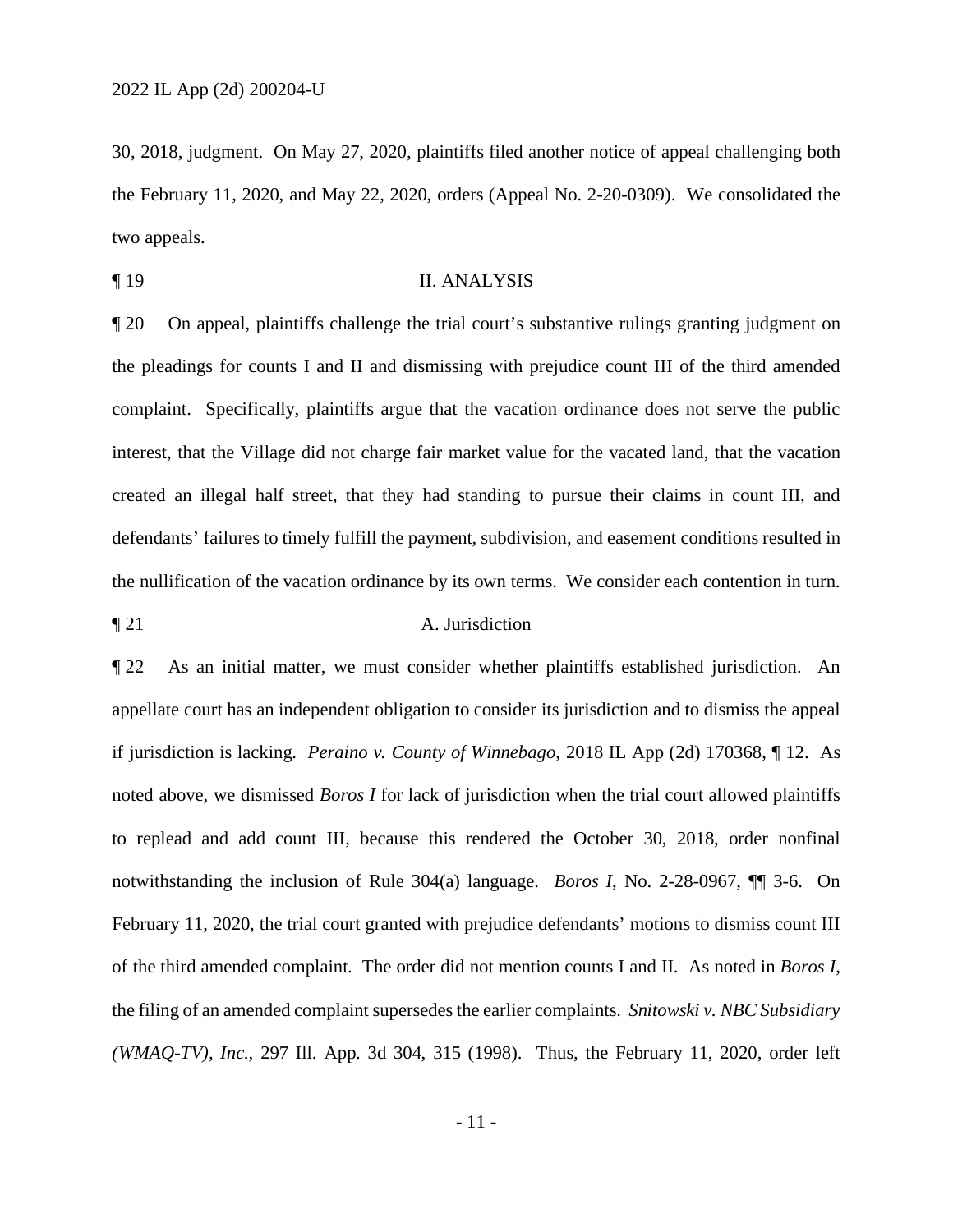unresolved counts I and II. On March 10, 2020, plaintiffs filed a notice of appeal from the February 11, 2020, order (Appeal No. 2-20-0204), which was a nonfinal order due to the failure to include the disposition of counts I and II. This does not, however, result in a lack of jurisdiction. Rule 303(a)(2) (eff. July 1, 2017) includes a savings provision to rescue a premature notice of appeal once any pending claims are resolved. When, on May 22, 2020, the trial court entered the order formally disposing of counts I and II of the third amended complaint, the March 10, 2020, notice of appeal became effective. *Id.* Thus, we have jurisdiction over Appeal No. 2-20-0204.

¶ 23 In addition, upon our issuance of *Boros I*, because there may have been a jurisdictional concern with Appeal No. 2-20-0204, plaintiffs returned to court to obtain an express disposition of counts I and II. Following the trial court's May 22, 2020, order, on May 27, 2020, plaintiffs filed a notice of appeal from the orders of February 11, 2020, and May 22, 2020 (Appeal No. 2- 20-0309). This notice of appeal challenged the February 11, 2020, order dismissing with prejudice count III of the third amended complaint, and the May 22, 2020, order granting judgment on the pleadings in favor of defendants on counts I and II of the third amended complaint. As such, it was filed within 30 days of the entry of the order disposing of the remaining claims and was timely. We also have jurisdiction over Appeal No. 2-20-0309. Having determined that we have jurisdiction over this appeal, we turn to one remaining preliminary matter before we reach plaintiffs' contentions on appeal.

## ¶ 24 B. Noncompliance with Supreme Court Rule 341

¶ 25 While defendants do not complain, we could not help but note that plaintiffs' statement of facts was replete with argument and comment. Specifically, plaintiffs broke their statement of facts into subsections A through J. In subsection E, plaintiffs' characterization of the enactment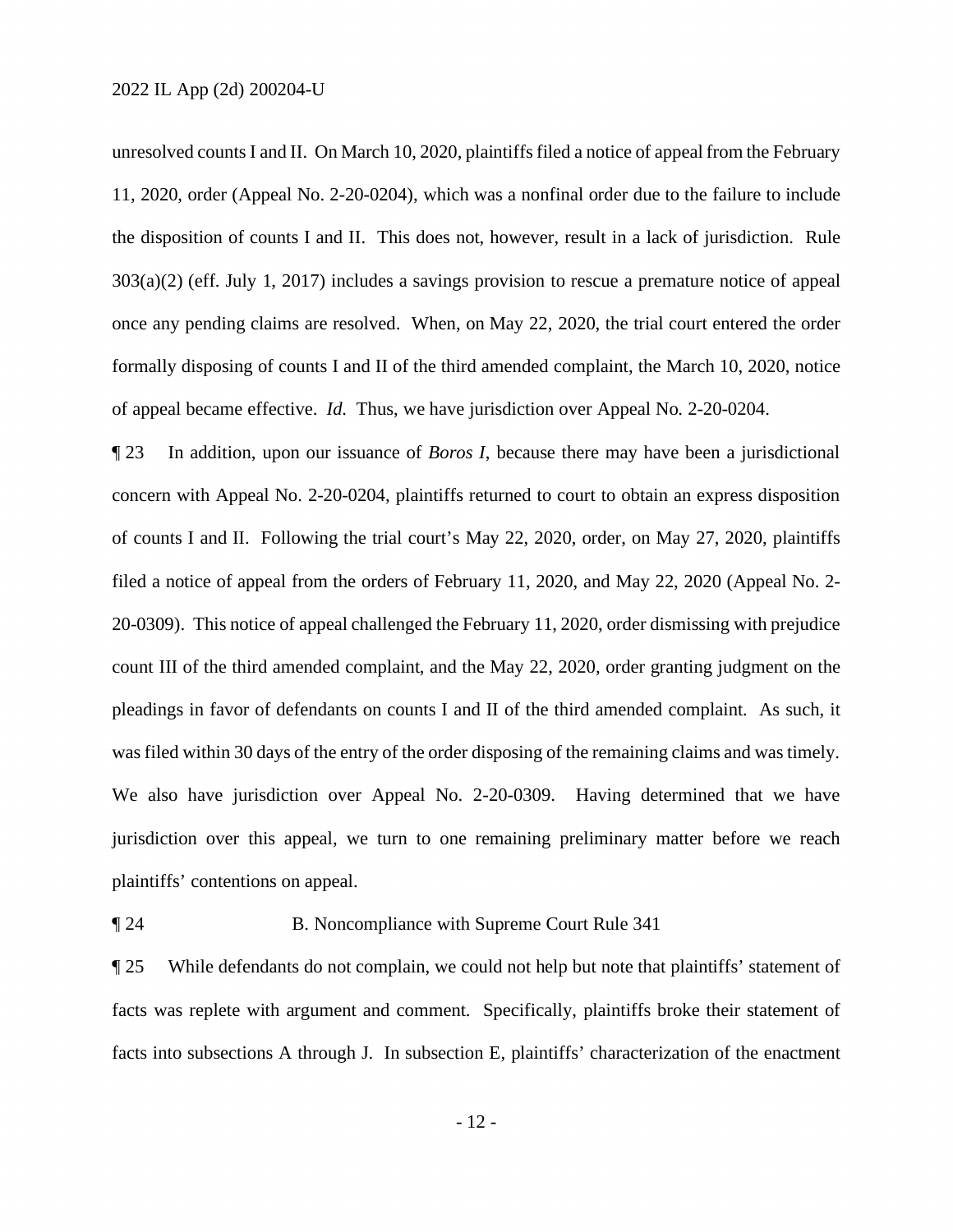and significance of the subdivision resolution treads upon the line between a fair factual presentation and improper argument. However, in subsections F through I, much like a batter erasing the back line of the batter's box, plaintiffs obliterate the line between fact and argument. In subsection F, entitled "The Payment Condition," plaintiffs argue, under the guise of fact, that the owner's \$80,000 was late, citing to their complaint. Subsection G, entitled "The Subdivision Condition," continues in the argumentative vein, contending that there "are three separate and independent reasons why the Subdivision Condition was not satisfied," and then providing three arguments in support. In subsection H, entitled "The Grant of Easement Condition," plaintiffs argue that the easement condition was not satisfied resulting in the invalidation of the vacation ordinance. Subsection I is entitled "The Vacation Ordinance and Subdivision Resolution Created an Illegal Half-Street," which adequately suggests the gist of plaintiffs' argument on this point, and the balance of that subsection is devoted to arguing how a half street resulted from the operation of the vacation ordinance and the subdivision resolution.

¶ 26 Plaintiffs' extended discursion into argument instead of a fair presentation of facts is surprising, especially since plaintiffs do not bother to try to base their arguments on the proceedings below. Instead, rather than couching these extensive arguments as part of the historical arguments made before the trial court, plaintiffs simply present naked argument without the pretense that the subsections recapitulate their arguments before the trial court in support of their claims. This extended argument is wholly improper in the statement of facts and, where it hinders our review, the offending portions of the statement of facts are subject to being stricken. *Deutsche Bank Trust Co. Americas v. Sigler*, 2020 IL App (1st) 191006, ¶ 28. We do not find that plaintiffs' improper arguments within their statement of facts hinder our review because they can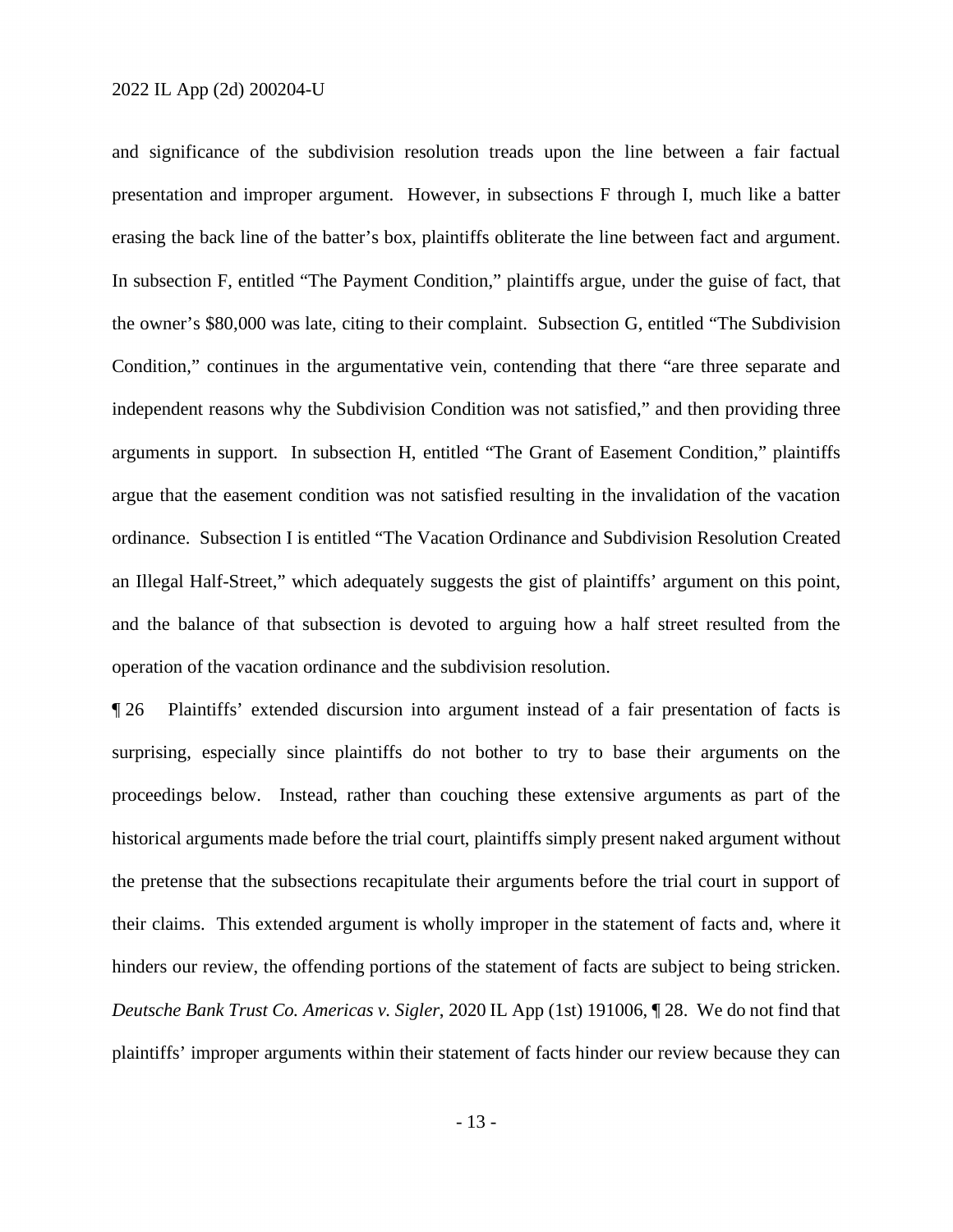easily be sequestered, and the historical facts can still be discerned. Accordingly, we will disregard all improper argument and comment in plaintiffs' statement of facts. *Id.* We note, however, that the Illinois Supreme Court Rules are not suggestions for counsel to follow where convenient and to ignore at counsel's whim; they have the force of law and must be followed. *Ittersagen v. Advocate Health & Hospitals Corp.*, 2021 IL 126507, ¶ 37. We admonish counsel to follow all the requirements of the supreme court rules in the future.

¶ 27 C. Vacation Ordinance and Public Interest

¶ 28 We now address plaintiffs' arguments on appeal. Plaintiffs first argue that the trial court erred by entering judgment on the pleadings on count I of their complaint because the vacation ordinance does not serve the public interest. The essence of plaintiffs' contention is that the owner is receiving significant benefits under the vacation ordinance and, therefore, the public interest cannot be served. To understand plaintiffs' contentions, we must examine both the procedural posture and the terms of section 11-91-1 of the Municipal Code (the vacation provision) (65 ILCS 5/11-91-1 (West 2020)), before we discuss the merits of plaintiffs' arguments.

¶ 29 The trial court granted judgment on the pleadings on count I of the third amended complaint which dealt specifically with the vacation ordinance. Any party may seasonably move for judgment on the pleadings pursuant to section 2-615(e) of the Code of Civil Procedure (Code) (735 ILCS 5/2-615(e) (West 2020)). A motion for judgment on the pleadings is similar to a motion for summary judgment, but it is limited to the pleadings. *Sweet Berry Café, Inc. v. Society Insurance, Inc.*, 2022 IL App (2d) 210088, 1 32. Judgment on the pleadings is properly granted only when the pleadings demonstrate no genuine issue of material fact, and the moving party is entitled to judgment as a matter of law. *Id.* In considering such a motion, the court considers only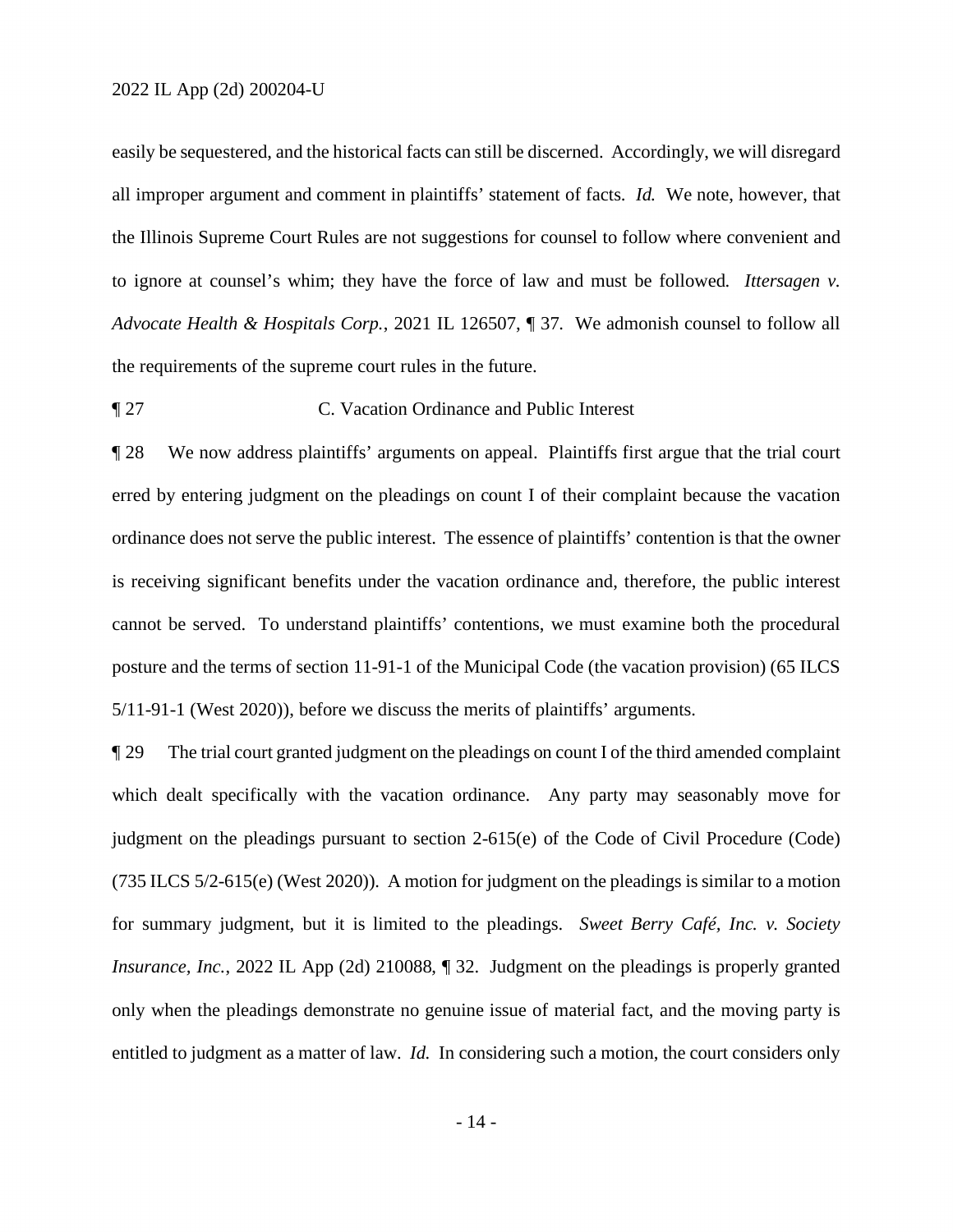those facts apparent from the face of the pleadings, all matters subject to judicial notice, and any judicial admissions in the record. *Id.* The party moving for judgment on the pleadings concedes the truth of the well-pleaded facts in the nonmovant's pleadings. *Id.* The court considering the motion takes as true the well-pleaded facts and all inferences arising from those facts; the court disregards all conclusory allegations and surplusage, and it construes the evidence strictly against the moving party. *Id.* Finally, a trial court's judgment on a motion for judgment on the pleadings is reviewed *de novo*. *Id.*

¶ 30 Central to the vacation of the vacated land is section 11-91-1 of the Municipal Code. It provides, pertinently:

 "Whenever the corporate authorities of any municipality, whether incorporated by special act or under any general law, determine that the public interest will be subserved by vacating any street or alley, or part thereof, within their jurisdiction in any incorporated area, they may vacate that street or alley, or part thereof, by an ordinance. The ordinance shall provide the legal description or permanent index number of the particular parcel or parcels of property acquiring title to the vacated property. But this ordinance shall be passed by the affirmative vote of at least three-fourths of the alderpersons, trustees or commissioners then holding office. This vote shall be taken by ayes and noes and entered on the records of the corporate authorities.

\*\*\*

The ordinance may provide that it shall not become effective until the owners of all property or the owner or owners of a particular parcel or parcels of property abutting upon the street or alley, or part thereof so vacated, shall pay compensation in an amount which,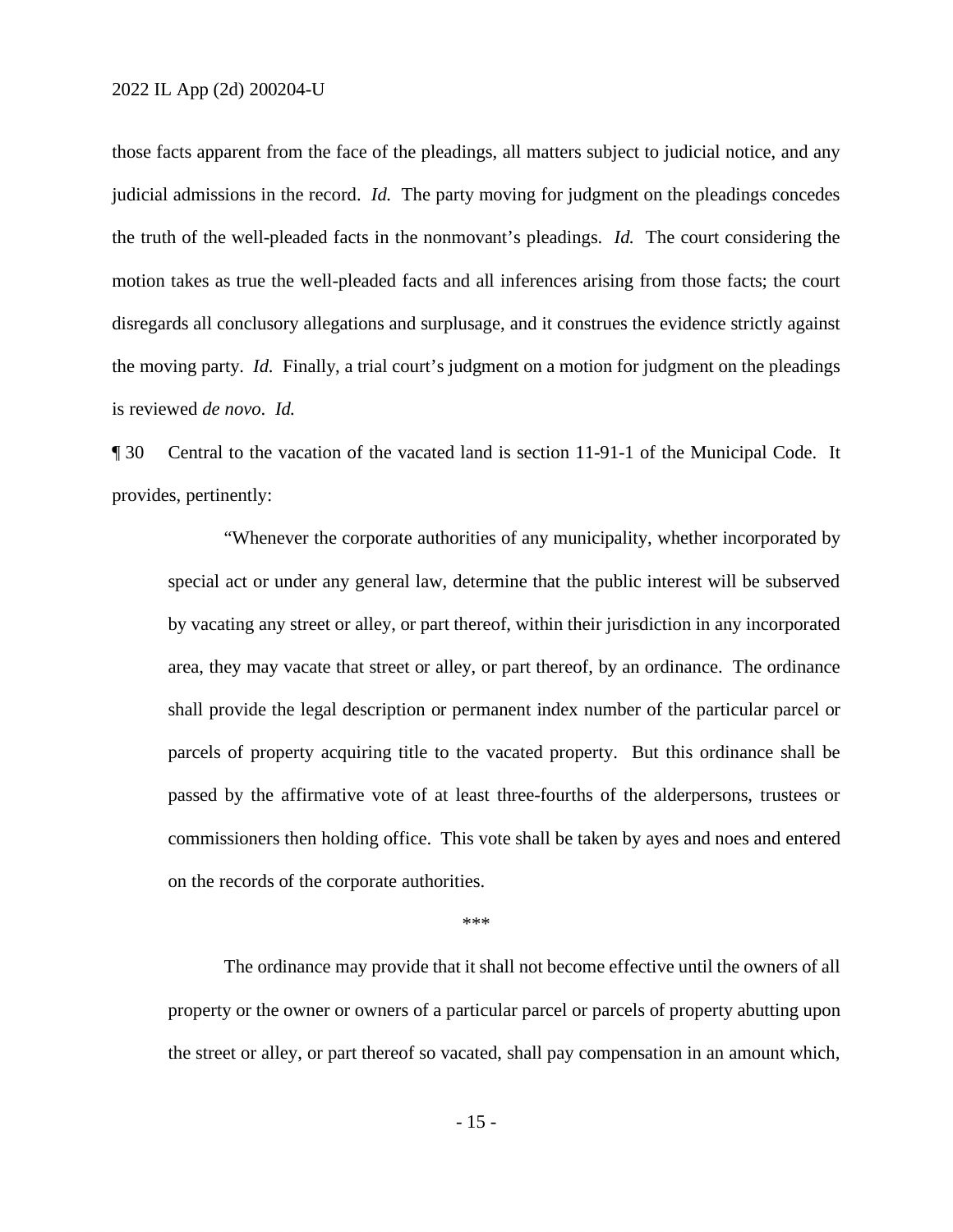in the judgment of the corporate authorities, shall be the fair market value of the property acquired or of the benefits which will accrue to them by reason of that vacation, and if there are any public service facilities in such street or alley, or part thereof, the ordinance shall also reserve to the municipality or to the public utility, as the case may be, owning such facilities, such property, rights of way and easements as, in the judgment of the corporate authorities, are necessary or desirable for continuing public service by means of those facilities and for the maintenance, renewal and reconstruction thereof. If the ordinance provides that only the owner or owners of one particular parcel of abutting property shall make payment, then the owner or owners of the particular parcel shall acquire title to the entire vacated street or alley, or the part thereof vacated.

The determination of the corporate authorities that the nature and extent of the public use or public interest to be subserved in such as to warrant the vacation of any street or alley, or part thereof, is conclusive, and the passage of such an ordinance is sufficient evidence of that determination, whether so recited in the ordinance or not. The relief to the public from further burden and responsibility of maintaining any street or alley, or part thereof, constitutes a public use or public interest authorizing the vacation." 65 ILCS 5/11- 91-1 (West 2020).

¶ 31 Our consideration of the trial court's grant of judgment on the pleadings requires us to interpret section 11-91-1. The cardinal principle of statutory interpretation is to ascertain and give effect to the legislative intent. *Schultz v. St. Clair County*, 2022 IL 126856, ¶ 19. The best indication of the legislature's intent is the language of the statute given its plain and ordinary meaning. *Id.* If the statutory provision is clear and unambiguous, it shall be applied as written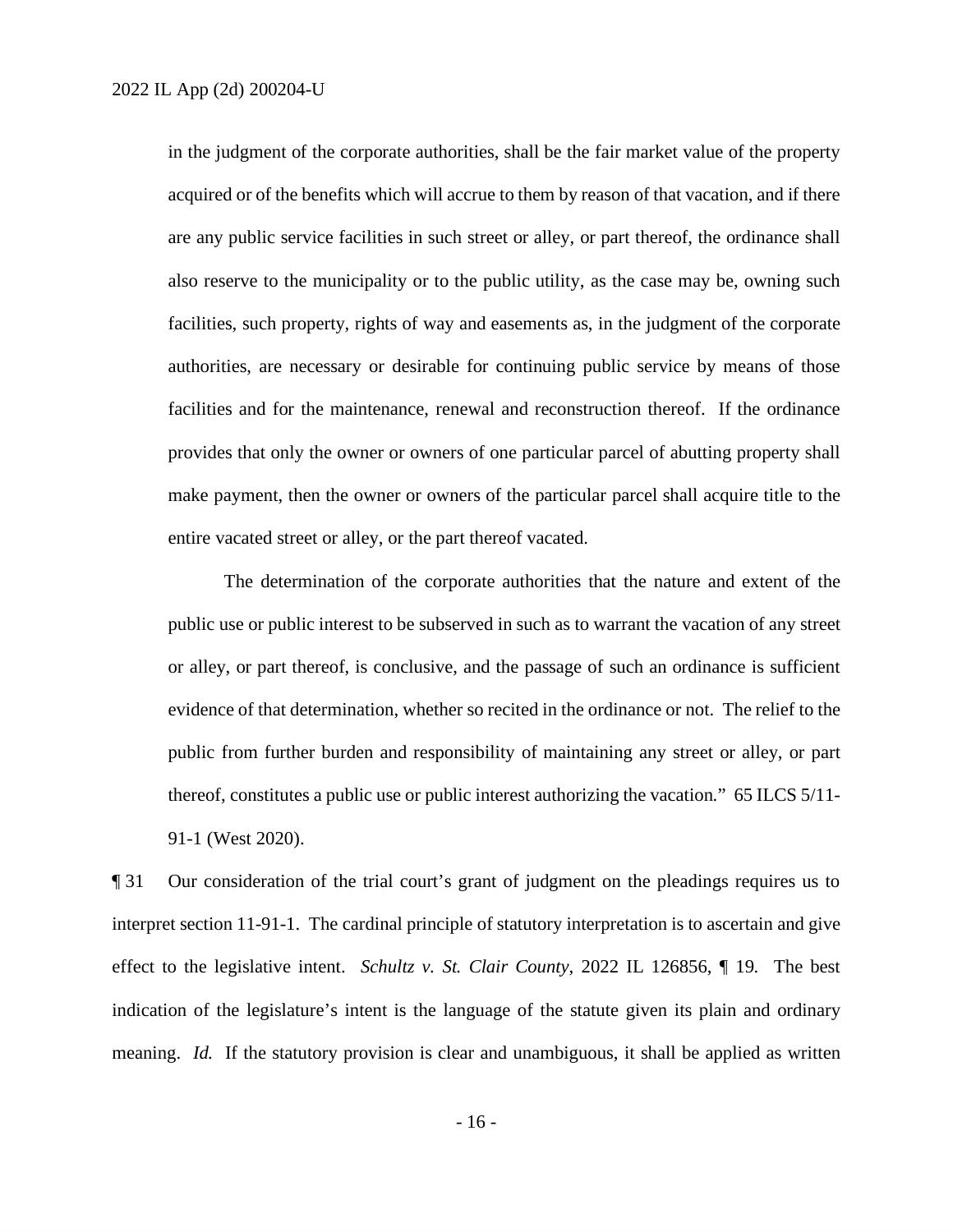without resort to other aids of construction. *Id.* Issues of statutory interpretation present questions of law, which we review *de novo*. *McHenry Township v. County of McHenry*, 2022 IL 127258, ¶ 55.

¶ 32 Plaintiffs argue that, for purposes of the trial court's grant of judgment on the pleadings in favor of defendants, they have presented a genuine issue of material fact regarding whether the vacation ordinance served the public interest. We disagree.

¶ 33 Plaintiffs' argument boils down to the idea that the vacation was done to advance the owner's purely private interests, and any benefits to the public interest are, at most, incidental. The Village's motives in passing the ordinance are immaterial; the correct issue is simply whether the action was within the Village's power. *Chicago National Bank v. City of Chicago Heights*, 14 Ill. 2d 135, 143 (1958). Here, the Village enacted the vacation ordinance for several reasons: to settle the ongoing litigation between the owner and the Village, to dispense with the burden of underused and unimproved land, thereby saving the public fisc from continuing to maintain that underused and unimproved land, and to allow the productive development of the subject property. In addition, the Village considered that the remainder of the Luthin Road right-of-way, comprising a width of 64 feet, would remain sufficient for the Village's and the public's needs, and it considered the fact that the owner had agreed to grant certain easements in favor of the Village for access, drainage, utilities, and construction—in other words, the easements would allow the continued usage of the vacated land by the public, but the public would no longer be required to maintain it, and the land could be more productively used and developed. In addition, we note that the vacation provision expressly states that the passage of a vacation ordinance demonstrates that the municipality has considered the public interests involved and determined that the vacation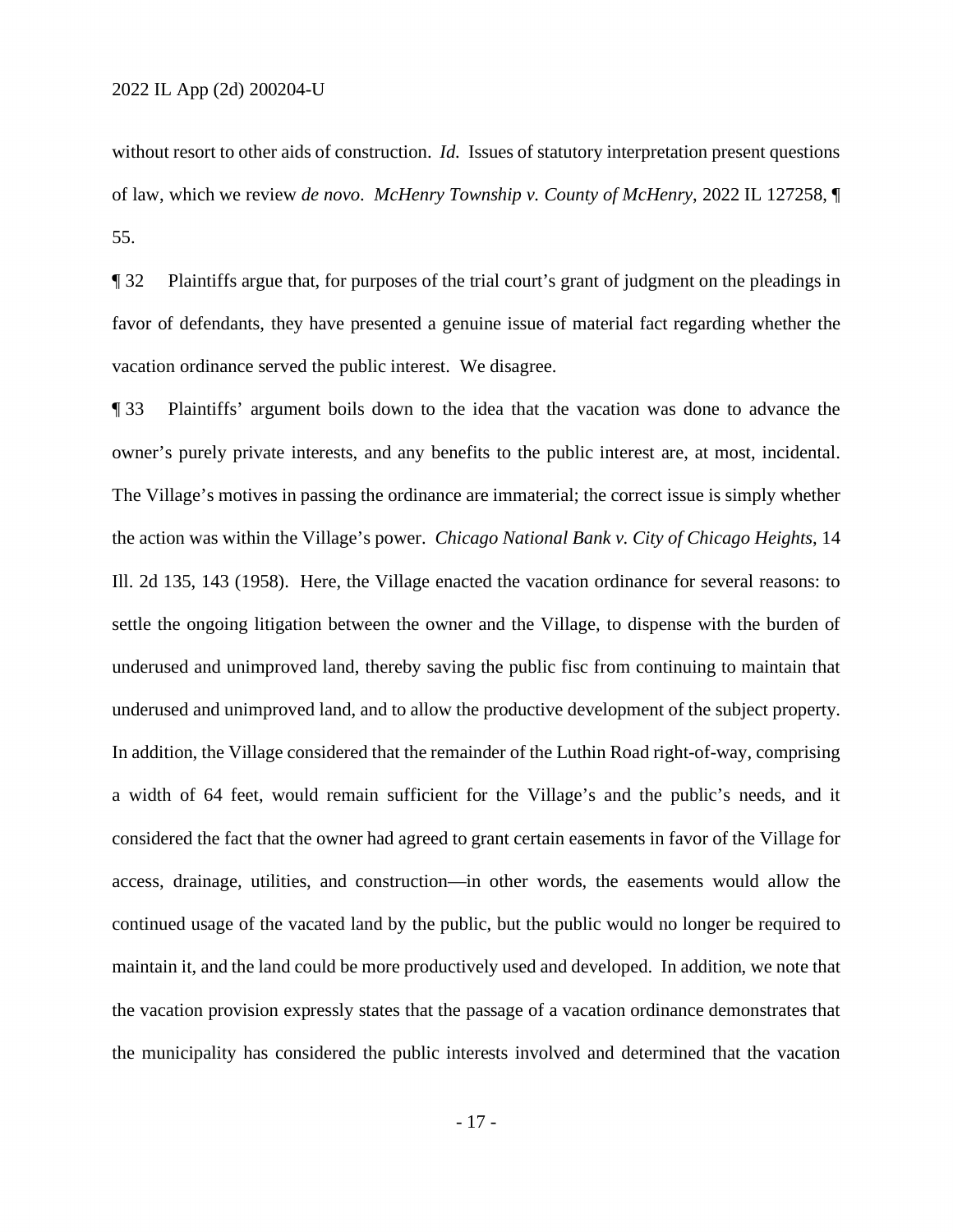serves those interest; the vacation provision further provides that the municipality's relief from the burden of maintaining the vacated land constitutes a sufficient demonstration of the benefit to the public interest so as to justify the vacation ordinance. 65 ILCS 5/11-91-1 (West 2020). These considerations, independently and together, demonstrate that the vacation ordinance serves the public interest.

¶ 34 Plaintiffs, for their part, begin their argument with the conclusion that the vacated land falls under the public trust doctrine. The public trust doctrine holds that certain types of property, such as navigable waters, are held in trust by the State for the benefit of the public. *Wade v. Kramer*, 121 Ill. App. 3d 377, 379 (1984). Plaintiffs do not allege, however, that the State deeded the Luthin Road right-of-way to the Village, and this serves to distinguish this case from those relied upon by plaintiffs. See *Paepcke v. Public Building Comm'n of Chicago*, 46 Ill. 2d 330 (1970) (State-deeded public park); *People ex rel. Scott v. Chicago Park District*, 66 Ill. 2d 65 (1976) (State control over lake fill in Lake Michigan); *Lake Michigan Federation v. U.S. Army Corp of Engineers*, 742 F. Supp. 441 (N.D. Ill. 1990) (State control over lake fill in Lake Michigan). Moreover, *Paepcke* contradicts plaintiffs' position. In that case, our supreme court considered whether municipal bodies could improve legislatively created public parks with public school buildings. *Paepcke*, 46 Ill. 2d at 331-32. *Paepcke* expressly held that lands held in trust for the public may be ceded if the municipality follows statutory authority to effect its plan. *Id.* at 342-43. Here, the Village vacated the vacated land pursuant to section 11-91-1 of the Municipal Code. Thus, pursuant to the publictrust cases cited by plaintiffs, the vacation of the land is authorized by statute and plaintiffs do not contend that the Village did not follow section 11-91-1 of the Municipal Code in accomplishing the vacation. Accordingly, we reject plaintiffs' invocation of the public trust doctrine.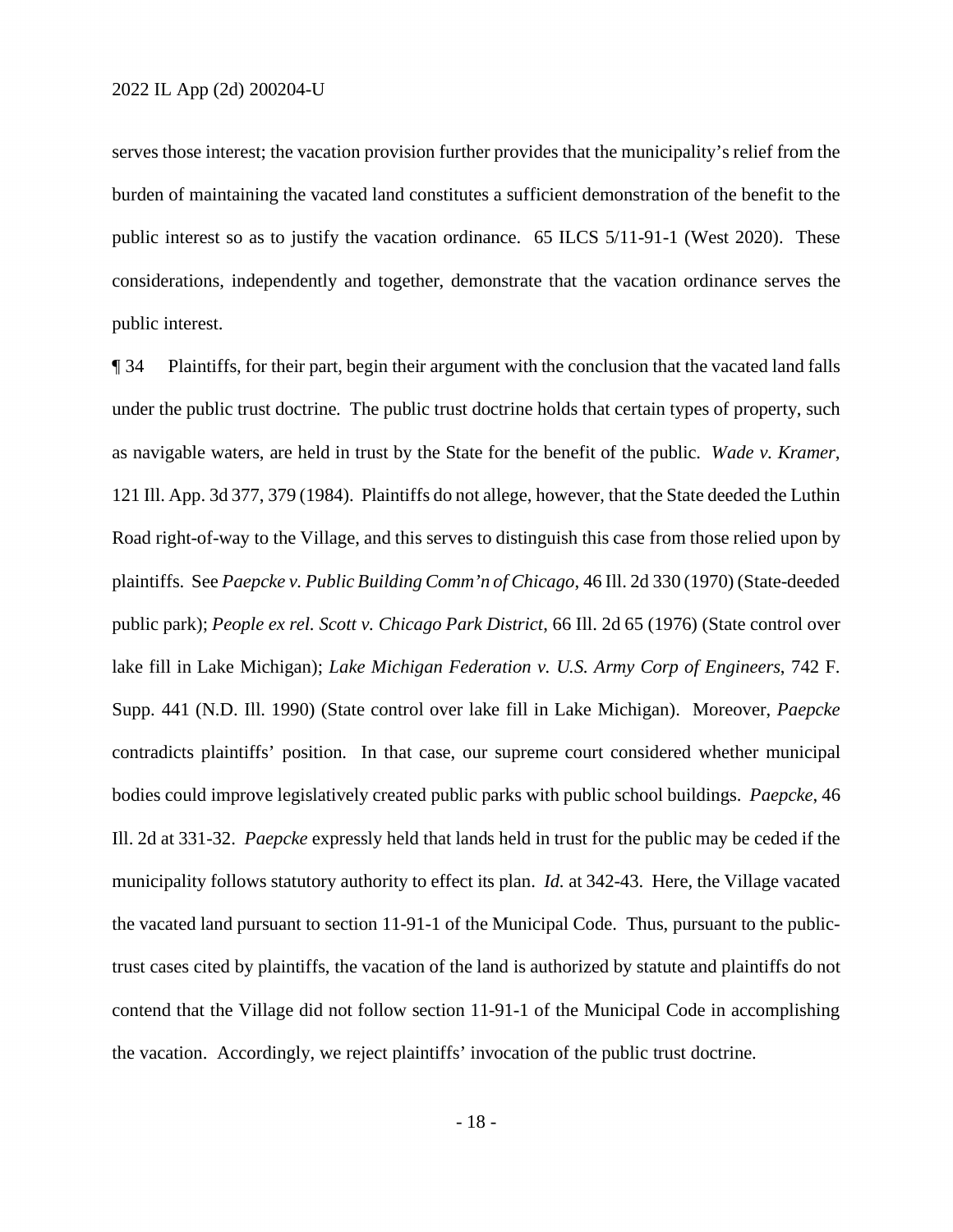¶ 35 Next, plaintiffs contend that the vacation ordinance does not actually serve the public interest and the trial court improperly curtailed its review when it determined that the vacation ordinance was conclusive and explained the public benefits accruing from it. We agree with plaintiffs that a trial court may review a vacation of a street "to see if any public use or interest is subserved" by vacating the street. *Ray v. City of Chicago*, 19 Ill. 2d 593, 598 (1960). *Ray* states the rule pertaining to judicial review as being limited to determining whether the vacation is for a "purely private purpose;" "if there is any substantial showing that the public interest will be served by vacating the street, the ordinance is within the power of the city council, no matter how much private parties may be benefited thereby." *Id.* at 598-99. Here, in addition to the recitations of the public benefits within the vacation ordinance itself, the vacation ordinance was enacted to settle ongoing litigation between the Village and the owner. This is a clear public purpose and benefit: the Village avoids the expense and uncertainty of the litigation and the potential burden to the public of an adverse result. See *Ballweg v. City of Springfield*, 114 Ill. 2d 107, 122 (1986) (public policy favors settlement of legal disputes). Thus, we reject plaintiffs' contention that the vacation ordinance worked a purely private benefit to the owner with no benefit to the public.

¶ 36 Plaintiffs highlight the vacation ordinance's recitations in arguing that there is a factual issue that should preclude the grant of judgment on the pleadings regarding the vacation ordinance. Specifically, the vacation ordinance recites that the owner requested the vacated land to be able "to petition the village for the subdivision of the [subject property] from the existing one (1) lot into two (2) lots which conform to the minimum lot size requirement of the R-2 Single Family Detached Residential District." According to plaintiffs, this recitation reveals the "real purpose" of the vacation ordinance "to enable [the owner] to realize a greater profit" by subdividing the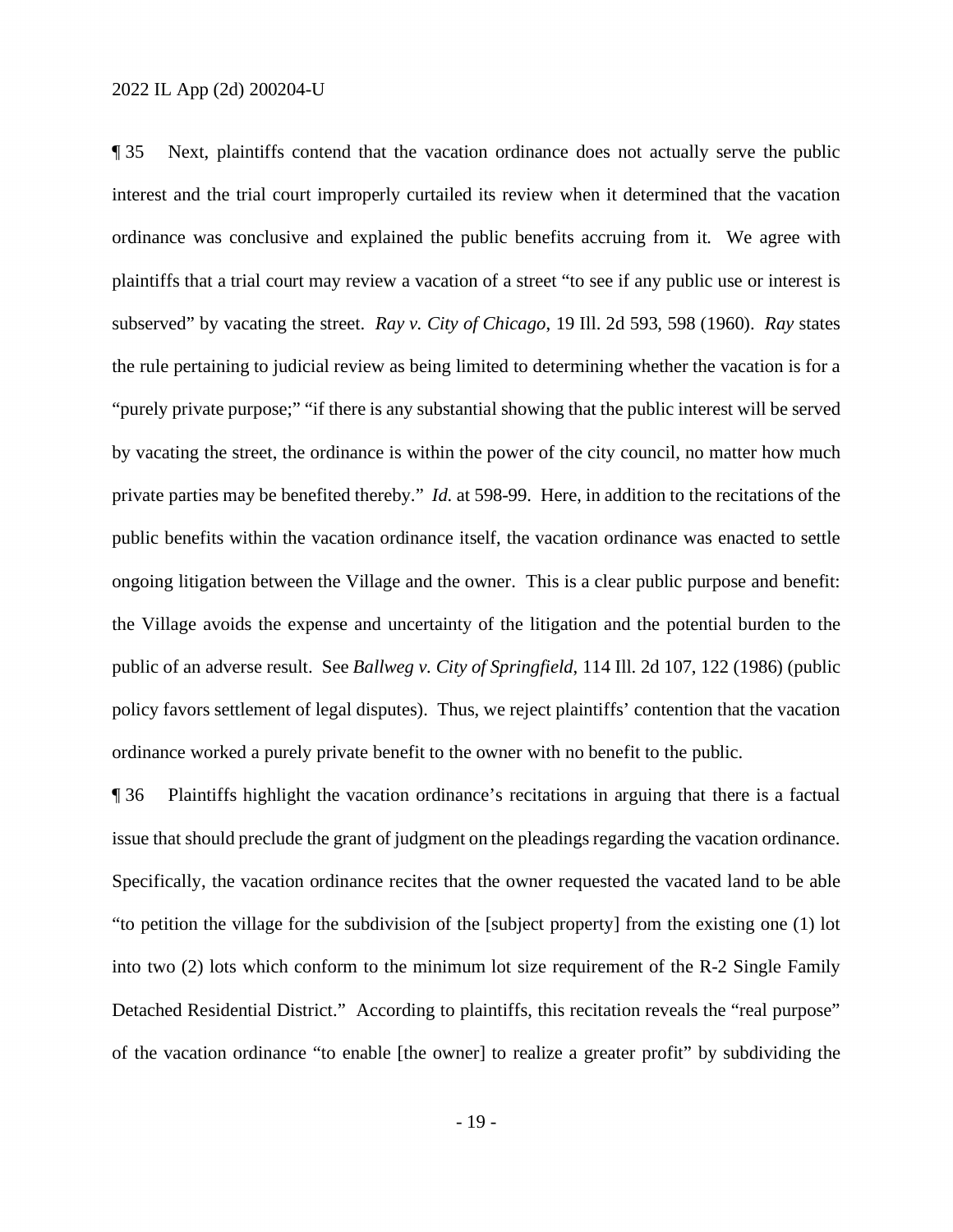subject property into two conforming lots as of right. This claim, however, ignores the other recitations and the manifest public purpose and benefit discussed above. That the private entity will benefit is both contemplated by section 11-91-1 and allowed if section 11-91-1 is followed. See *Ray*, 19 Ill. 2d at 598-99 ("if there is any substantial showing that the public interest will be served by vacating the street, the ordinance is within the power of the city council, no matter how much private parties may be benefited thereby"). Accordingly, plaintiffs' contention fails.

¶ 37 Plaintiffs also contend that there are adverse consequences, such as the adverse impact on plaintiffs' private pond. This is more in the nature of a private nuisance claim and the purely private grievance between two private parties cannot be accounted when considering whether the vacation furthers the public interest. Notwithstanding their purely private concerns over the impact on their private property, plaintiffs conclusorily allege that the vacation of the portion of the Luthin Road right-of-way is contrary to the Village's comprehensive plan and other details embodied in the Village's codes and ordinances. Because these arguments are based on conclusory allegations, we are not bound to accept them as true; rather, we must disregard them when considering whether judgment on the pleadings was properly granted. *Sweet Berry Café*, 2022 IL App (2d) 210088, ¶ 32 (the court considering a motion for judgment on the pleadings disregards all conclusory allegations and surplusage). Accordingly, we reject these contentions.

¶ 38 Plaintiffs also contend that the trial court's consideration of the vacation ordinance was backwards: the court determined that the ordinance did not adversely affect the public interest instead of determining whether the public interest was served by the vacation ordinance. As always, we review the trial court's judgment, not its rationale. *City of Chicago v. Holland*, 206 Ill. 2d 480, 491-92 (2003). Our plenary review of the vacation ordinance reveals that it serves the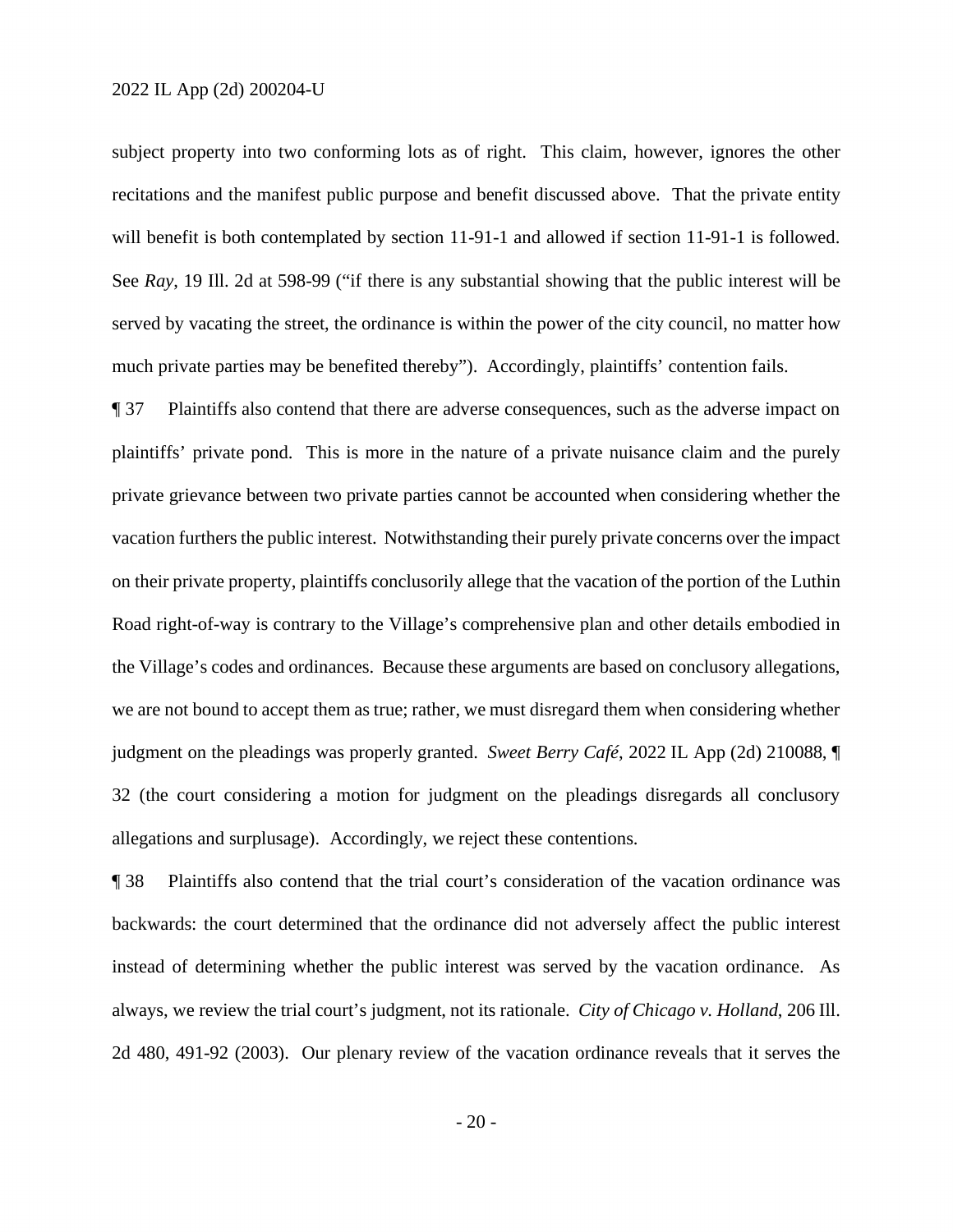public interest. That the public interest is also not adversely affected would seem to be more in the nature of the cherry on top rather than a reason to invalidate the court's judgment. Accordingly, we reject plaintiffs' contention regarding how the court went about its analysis.

¶ 39 Finally, plaintiffs' extensive reliance on *Ray* is unavailing. As we have noted, *Ray* may be invoked to overturn a vacation ordinance where the benefit is purely private; where there is substantial public benefit, the ordinance will be deemed valid no matter the how much a private entity may benefit. *Ray*, 19 Ill. 2d at 598-99. Moreover, in *Ray*, there was evidence that the vacated street and alley was an important thoroughfare for over 100 years, that vehicular and pedestrian traffic was increasing, that the parking situation was deteriorating in the vicinity, and that the fair market value of the street and alley to be vacated was over \$200,000, but the city was to receive only \$100 as compensation for the vacated street and alley. Here, by contrast, Luthin Road is a dead-end street, and, in any event, the Village secured easements for access and travel over portions of the vacated land, thus preserving the functionality of the vacated land to the public for its original and intended purposes. Accordingly, *Ray*, along with expressly permitting vacation in the presence of the furtherance of the public interest, is also factually distinct and provides little guidance under the facts and circumstances alleged in this matter.

# ¶ 40 D. Compensation for the Vacated Land

¶ 41 Plaintiffs next argue that the compensation for the vacated land was insufficient. Plaintiffs argue that they offered \$120,000 for the vacated land, and that offer was based on the price per square foot for which the owner purchased the subject property applied to the area of the vacated land. The Village received only \$80,000 for the vacated land, so the compensation was plainly insufficient. In support, plaintiffs contend that section 11-91-1 mandates that, if compensation is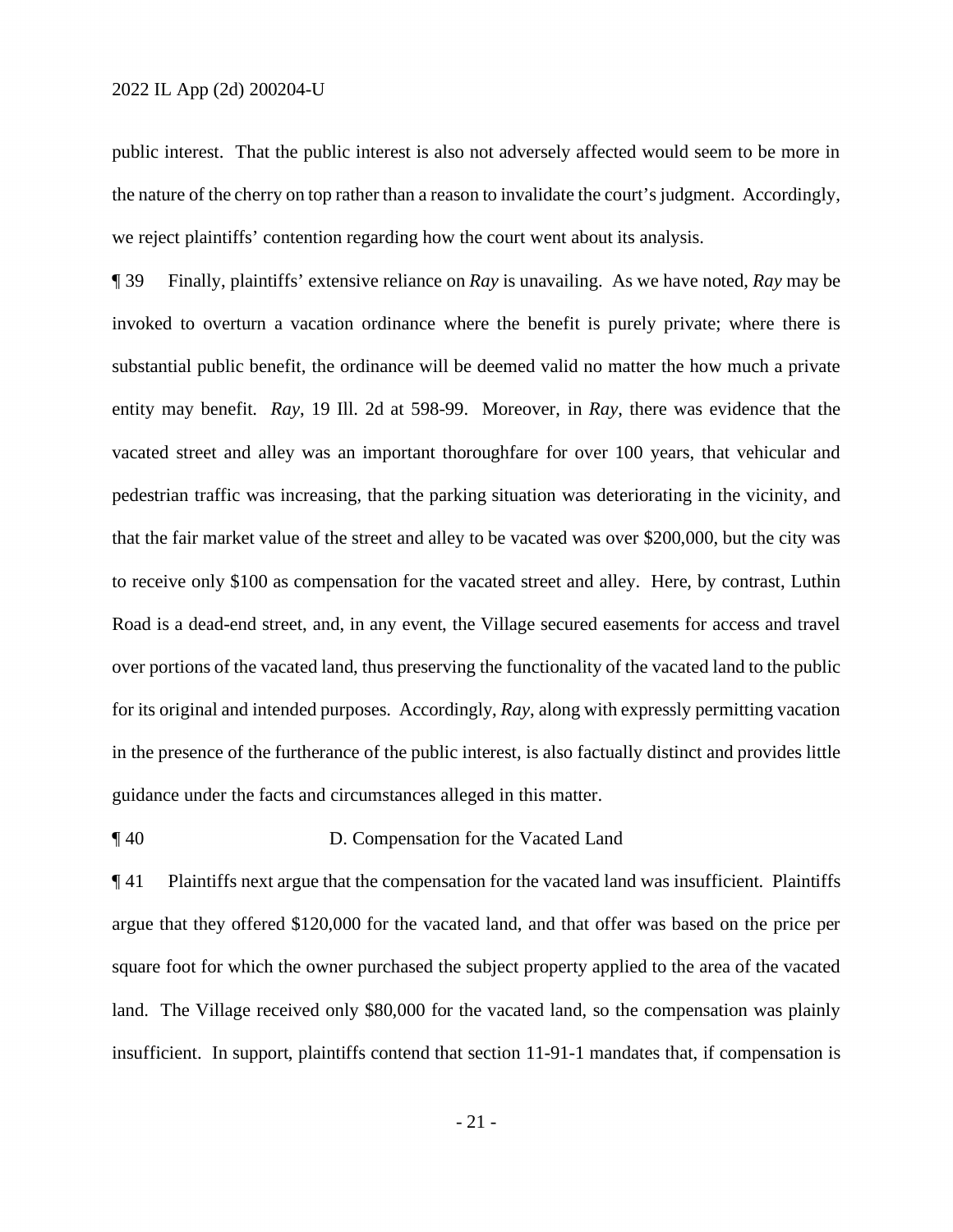part of the vacation arrangement, then that compensation must be the fair market value of the vacated property.

¶ 42 Section 11-91-1 provides, pertinently, that, if the vacation ordinance is conditioned on the payment of compensation by an abutting owner, the owner "shall pay compensation in an amount which, in the judgment of the corporate authorities, *shall* be the fair market value of the property acquired." (Emphasis added.) 65 ILCS 5/11-91-1 (West 2020). Plaintiffs interpret this passage to mean that the compensation shall be the fair market value of the property being vacated. However, plaintiffs' reading deprives the phrase, "in the judgment of the corporate authorities" of meaning, and this is prohibited. *Schultz*, 2022 IL 126856, ¶ 19 (in construing a statute, no word or provision should be rendered meaningless). In our view, if compensation is required as part of the vacation transaction, the compensation paid shall be the fair market value of the vacated property, according to the judgment of the corporate authorities. Moreover, if plaintiffs' interpretation were correct, then the provision would only need to read that the abutting owner shall pay compensation in an amount which shall be the fair market value. The inclusion of "in the judgment of the corporate authorities" must be given meaning, and that requires the judgment of the corporate authorities be exercised in determining the fair market value of the property being vacated. Thus, we reject plaintiffs' contention.

¶ 43 Even if we countenance plaintiffs' suggestion that the fair market value of the vacated land were \$120,000 (presumably by operation of the Girgises' offer), the amount specified in the vacation ordinance, along with the easements preserving the public's use and access to Luthin Road at that point is not so insubstantial as to be a token payment, like that prohibited in *Ray*. *Ray*, 19 Ill. 2d at 600 (benefits to private landowner over \$200,000; required payment only \$100).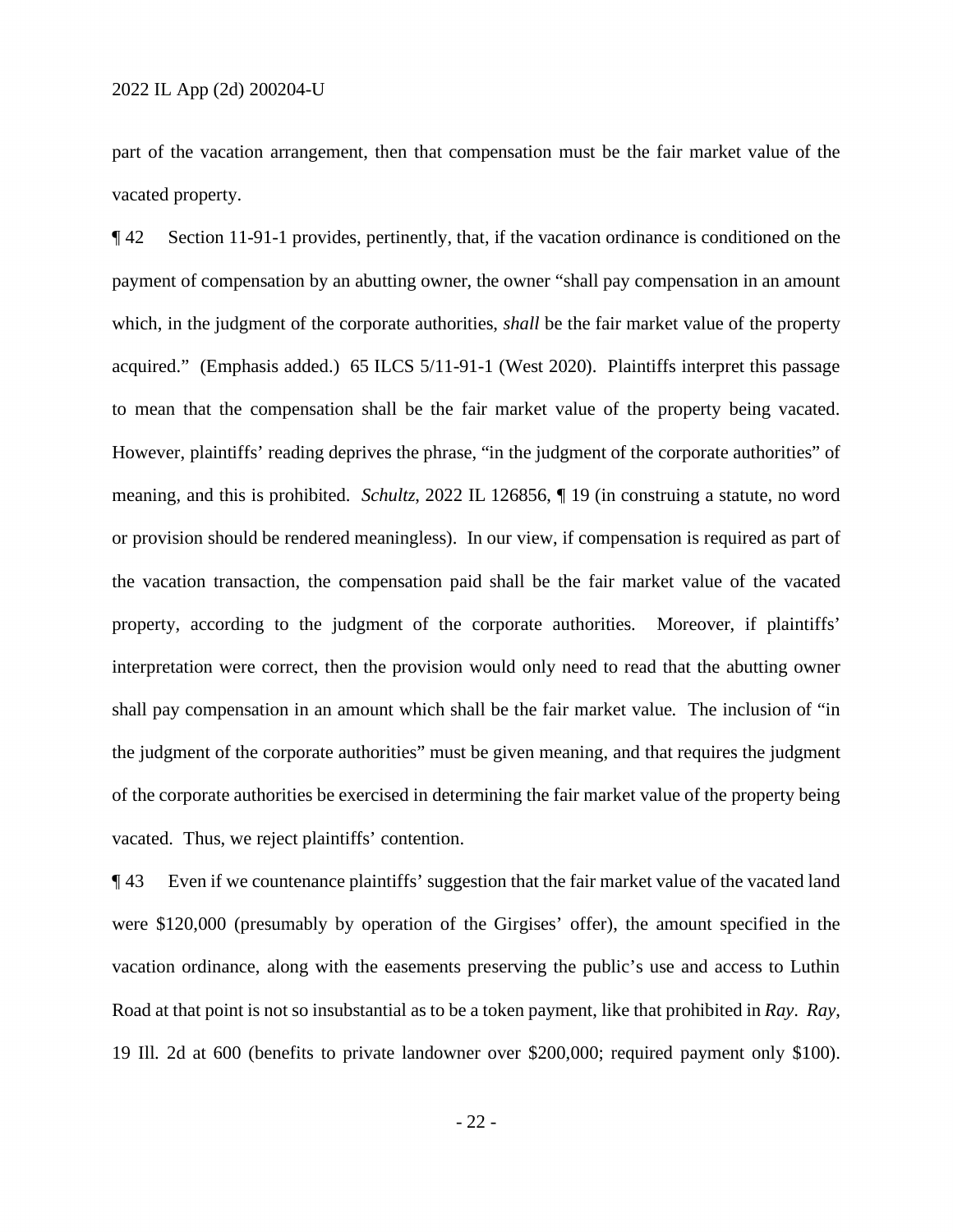Moreover, we note that the Girgises' properties do not abut the vacated land which would render it landlocked and useless were the Girgises to purchase the vacated land. In addition, the Girgises did not offer the Village easements to allow the public's continued access and use of the vacated land. Thus, in light of section 11-91-1, the judgment of the Village fixed the fair market value at \$80,000 plus the easements allowing the public continued access and use, and plaintiffs' allegations do not demonstrate that the money and easements exchanged are so grossly below the fair market value as to run afoul of section 11-91-1 or *Ray*. Accordingly, we reject plaintiffs' argument. For the foregoing reasons, we hold that the trial court correctly granted judgment on the pleadings in favor of defendants on count I regarding the vacation ordinance.

¶ 44 E. Creation of a Half Street

¶ 45 Plaintiffs next argue that the "Vacation Ordinance and the Subdivision Resolution resulted in a street that is less than 66 feet wide, which is prohibited by the Village Code." According to plaintiffs, the vacation ordinance reduced the width of Luthin Road to 64 feet, rendering it noncompliant with the Subdivision Regulations of Oak Brook, Illinois (subdivision code) (Oak Brook Village Code § 14-1-1 *et seq.* (eff. Dec. 10, 2002)). We disagree that the vacation ordinance runs afoul of the Village's subdivision code.

¶ 46 As an initial matter, the interpretation of an ordinance proceeds in the same manner as the interpretation of a statute: the court must ascertain and give effect to the intent of the drafters. *Jaros v. Village of Downers Grove*, 2017 IL App (2d) 170758,  $\parallel$  21. Under the subdivision code, a "subdivision" is defined as the "division of any tract or parcel of land into two (2) or more lots or parcels, or consolidation of two (2) or more parcels, or any division of land when a new street or easement for access is involved." Oak Brook Village Code §14-2-2 (eff. Dec. 10, 2002). The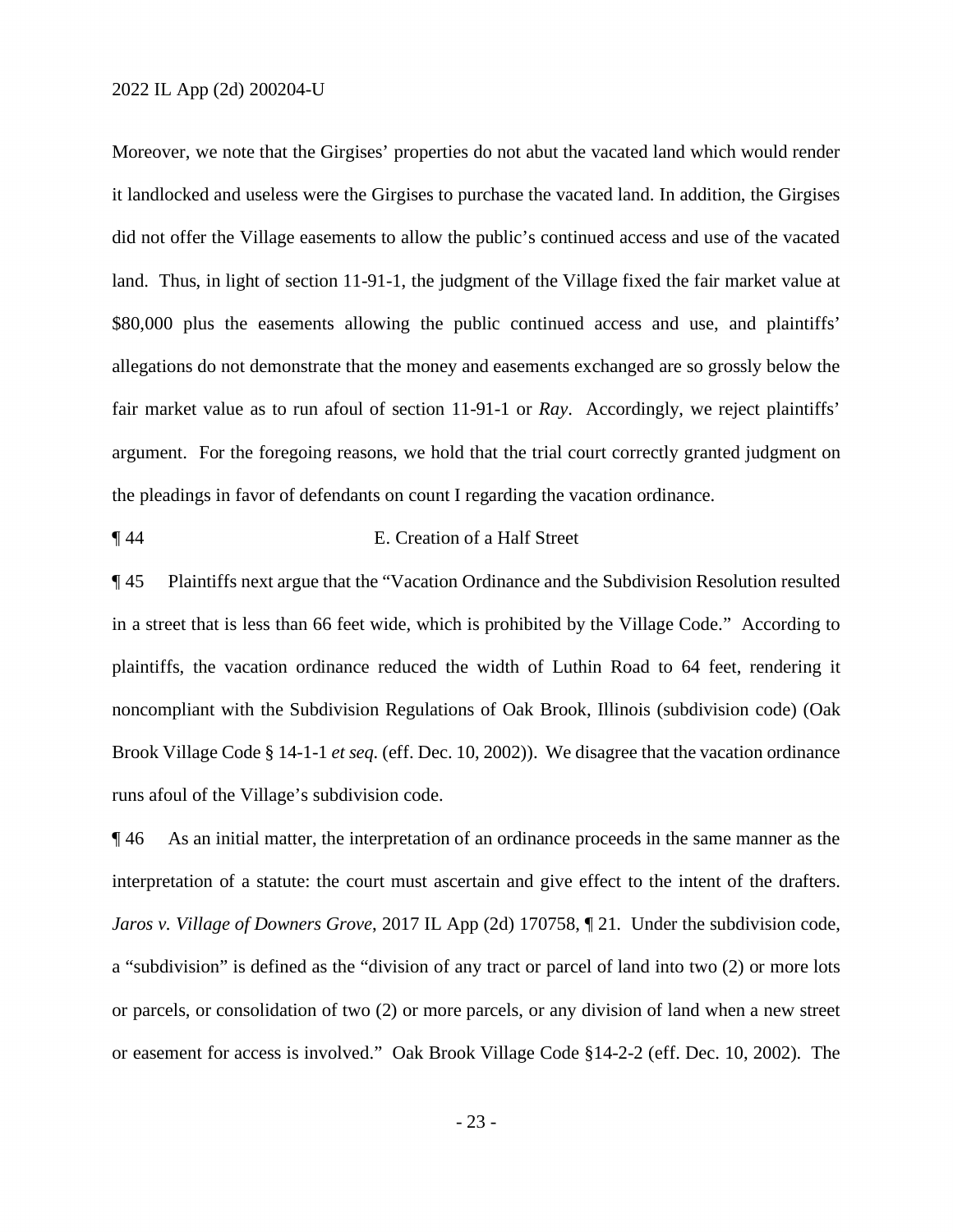vacation ordinance vacated a portion of the Luthin Road right-of-way, and, upon the satisfaction of the enumerated conditions in the vacation ordinance, title would vest with the owner. Thus, the vacation ordinance did not work a "division of any tract or parcel of land," a "consolidation of two (2) or more parcels," "or any division of land when a new street or easement for access [was] involved." *Id.* Accordingly, the vacation ordinance did not create a subdivision and the subdivision code is inapplicable to the vacation ordinance.

¶ 47 Similarly, under the subdivision code, a "half street" is defined as a "street where less than the ultimate total required right-of-way width has been dedicated along one or more exterior property lines of a subdivision." *Id.* The vacation ordinance reduced the width of the Luthin Road right-of-way to less than that required under section 14-6-3(A) of the subdivision code (*id.* § 14- 6-3(A)), but it did not dedicate or rededicate the existing Luthin Road right-of-way, and the reduced width did not run along an exterior line of a subdivision, because there was as yet no subdivision that occurred. Thus, under the definition, the vacation ordinance did not create a half street.

## ¶ 48 The subdivision code also provides that:

 "[h]alf streets shall be prohibited except where essential to the reasonable development of the subdivision in conformity with the other requirements of these regulations and where the village board finds it will be practicable to require the dedication of the other half when the adjoining property is subdivided.

Wherever an existing or dedicated half street is adjacent to a tract being subdivided, the other half of the street shall be platted within such tract." *Id.*  $\frac{8}{3}$  14-6-3(A)(2)(a).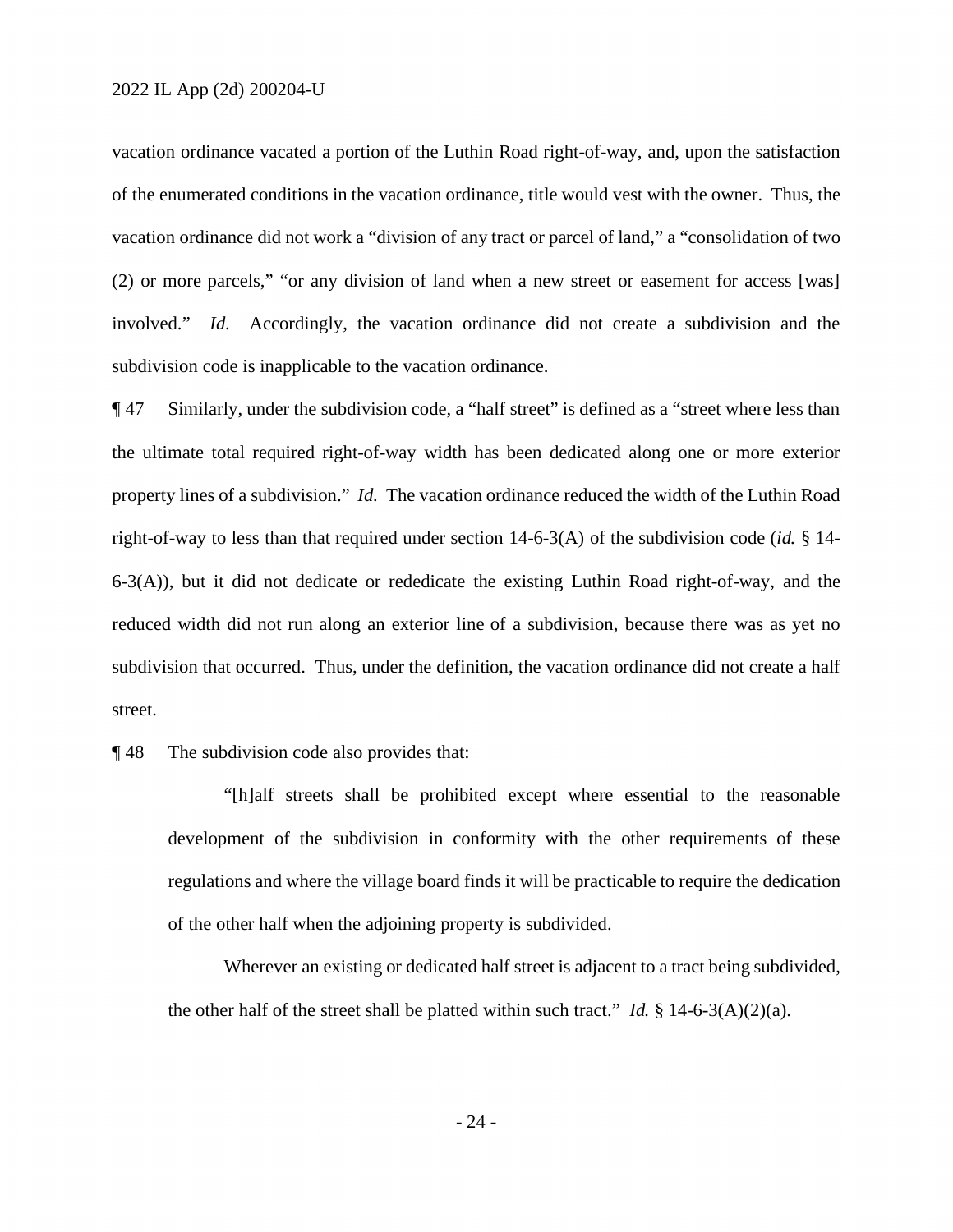Plaintiffs do not provide any argument concerning the subdivision resolution on its own. Instead, plaintiffs combine and conflate the vacation ordinance and the subdivision resolution into some sort of unified and undifferentiated whole. It is true that the vacation ordinance contemplated that the owner would subdivide the subject property once title to the vacated land had vested, but the vacation ordinance did not accomplish the actual subdivision. Likewise, the subdivision resolution accepted the owner's subdivision (as defined in the subdivision code, the division of a two-acre parcel into two one-acre parcels), but it did not accomplish the vacation or the transfer and vesting of title of the vacated land in the owner which was a condition precedent to the subdivision. Thus, the two provisions, the vacation ordinance and the subdivision resolution, while each referring to the other, are independent parts and must be considered independently. Because plaintiffs have provided no specific argument regarding the subdivision resolution *qua* subdivision resolution, they have forfeited such consideration on appeal. Ill. S. Ct. R. 341(h)(7) (eff. Oct. 1, 2020) ("points not argued are forfeited").

¶ 49 Forfeiture notwithstanding, plaintiffs' primary complaint regarding the subdivision resolution is that it granted a variance under section  $14-6-3(A)(2)$  of the subdivision code without the necessary findings, thereby ignoring the subdivision code or *de facto* amending it. As noted, section  $14-6-3(A)(2)(a)$  prohibits half streets, but that prohibition is within the context of the subdivision code. The subdivision resolution at issue here did not create a half street. Rather, the tract being subdivided was adjacent to an existing half street. Section  $14-6-3(A)(2)(a)$  thus required that "the other half of the street shall be platted within such tract." Plaintiffs do not complain that this requirement was not followed. The other requirements of section 14-6-  $3(A)(2)(a)$  are inapplicable. The half street preexisted the subdivision, so the subdivision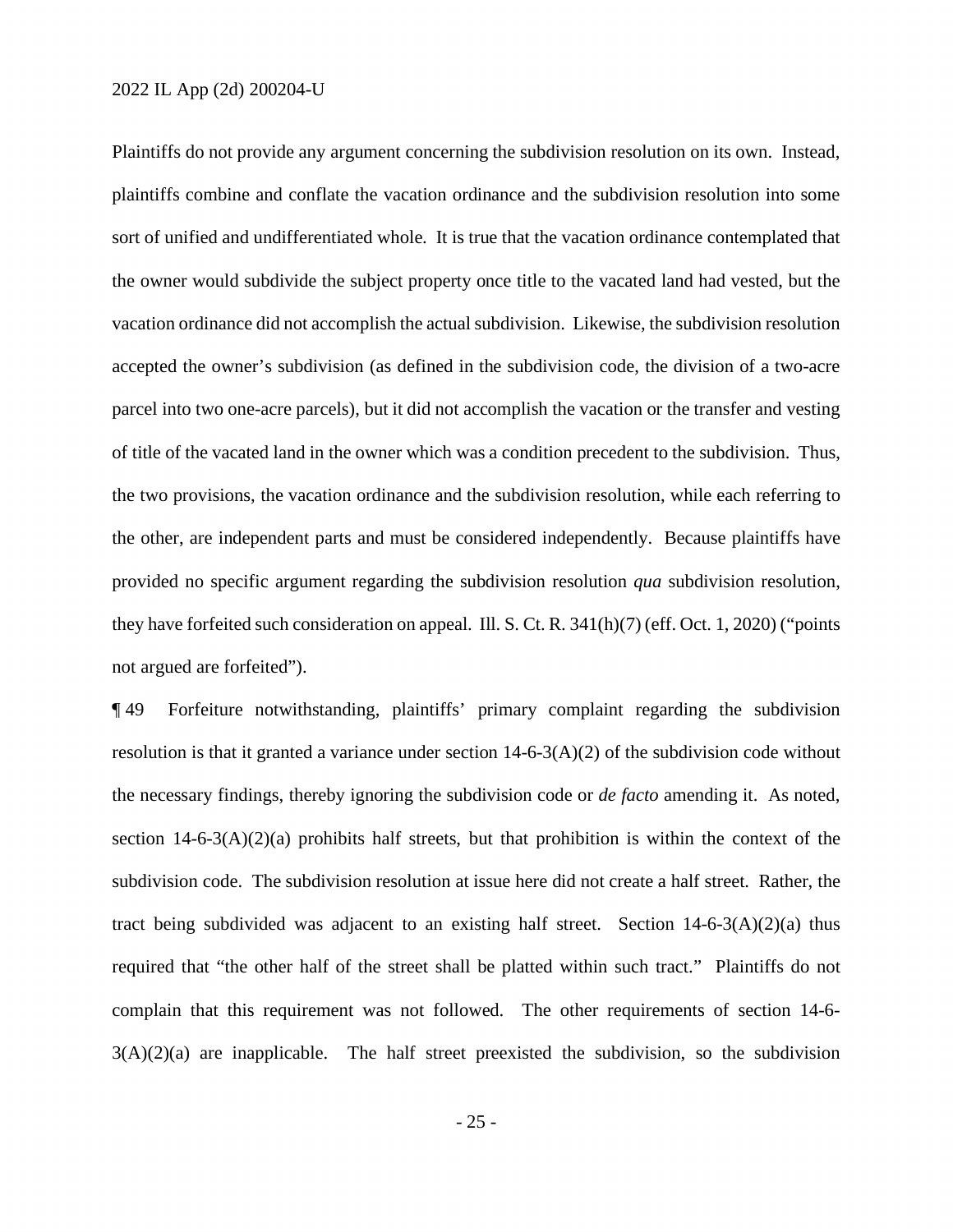resolution did not create the diminished-width Luthin Road right-of-way. Likewise, the adjoining properties were already platted and existing, those properties do not appear to have been of sufficient size to allow subdivision, and Luthin Road was already dedicated and in existence, so it could not have been practicable "to require the dedication of the other half when the adjoining property is subdivided." Accordingly, the subdivision resolution does not run afoul of the subdivision code. Because neither the vacation ordinance nor the subdivision resolution failed to comply with the requisites of the subdivision code, plaintiffs' arguments fail.

 $\P$  50 Plaintiffs also complain that the grant of the variance to section 14-6-3(A)(2) of the subdivision code was improper. Our analysis has determined that a variance from the subdivision code regarding half streets was not necessary. Because a variance was not necessary, the grant of a variance to that section must be surplusage, or it must grant relief from the unobtainable conditions of platting with the tract (if that was not followed) or of the requirement of dedicating the other half of an already dedicated and existing street. Regardless, the grant of variance does not render either the vacation ordinance or the subdivision resolution improper.

¶ 51 Plaintiffs also attack the lack of findings accompanying the grant of the variance. Because the variance was not required, even if we invalidate the grant of variance for failure to make the required findings, the outcome remains undisturbed, because no variance was needed, and the subdivision resolution expressly stated that any invalidity of a provision did not affect the validity of the remaining provisions in the subdivision resolution. Because plaintiffs have not challenged the subdivision resolution as a whole (or on its own terms), but only the grant of variance to section  $14-6-3(A)(2)$ , such invalidity does not affect the validity of the remainder, and the subdivision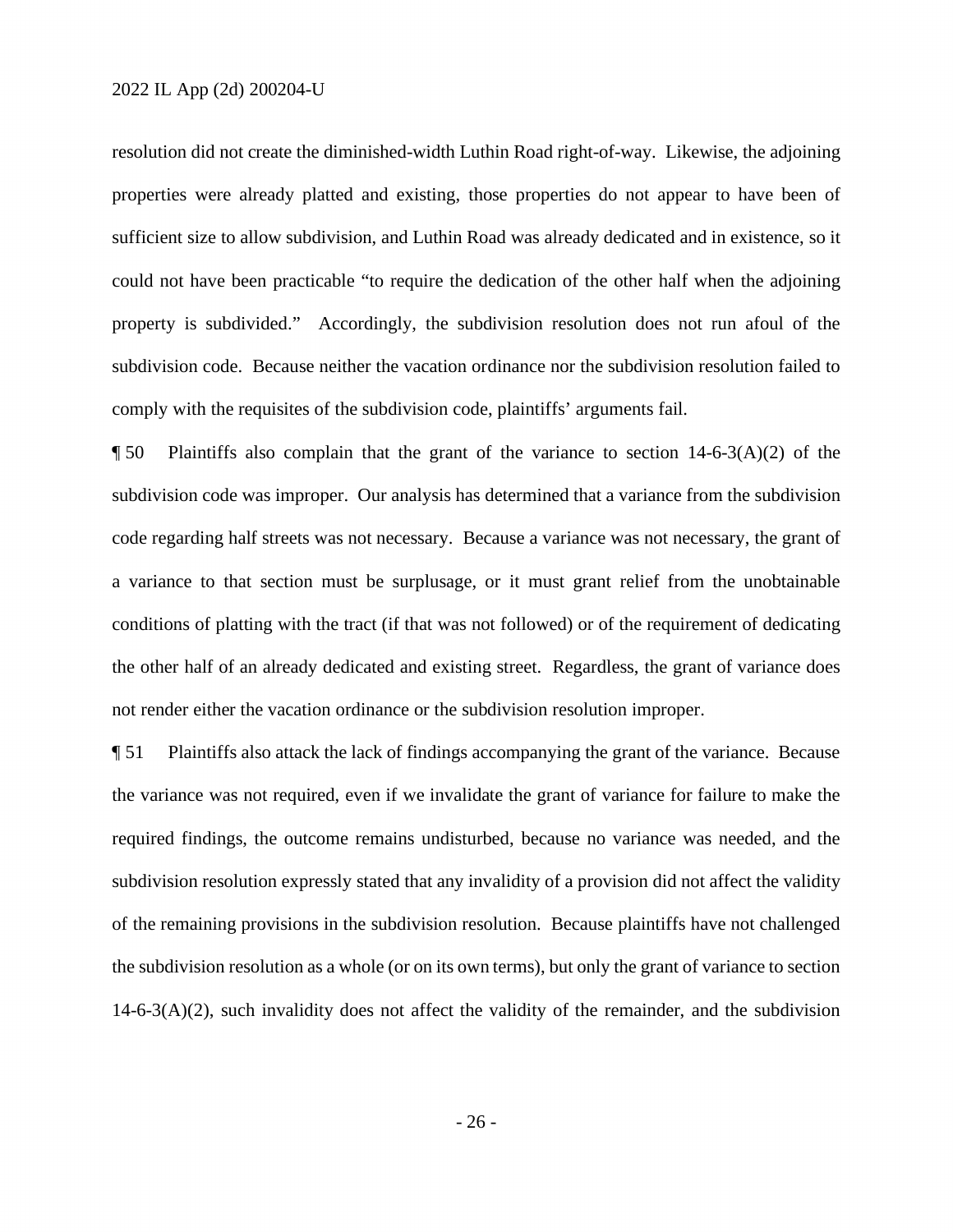remains proper (more to the point, because there is no variance required, invalidating the grant of variance is little more than an illusory action to no effect).

¶ 52 To the extent that plaintiffs intend their contentions on appeal regarding the illegal half street to be applied to the grant of judgment on the pleadings on count II, which specifically concerns the subdivision resolution, we find no error in the trial court's judgment. For the reasons stated, the subdivision resolution did not violate the subdivision code. Count II also ascribed the invalidity of the subdivision resolution to the failure of the vacation ordinance. Because we have held above that the vacation ordinance passed muster, this reason fails on appeal. Accordingly, we hold that the trial court properly granted judgment on the pleadings on count II regarding the subdivision ordinance.

¶ 53 F. Count III and the Automatic Nullification of the Vacation Ordinance

¶ 54 In count III of the third amended complaint, plaintiffs alleged that the three conditions in the vacation ordinance were not timely fulfilled, resulting in the nullification of the vacation ordinance by operation of its own terms. If the vacation ordinance was nullified, then the subdivision resolution was likewise nullified, because without the vacated land, the subject property could not be subdivided as set forth in the subdivision resolution. Defendants moved to dismiss count III pursuant to section 2-619.1 of the Code (735 ILCS 5/2-619.1 (West 2020) (providing that combined or hybrid motions to dismiss pursuant to sections 2-615 (*id.* § 2-615 and 2-619 (*id.* § 2-619) may be brought together in a single motion despite the different legal bases) and, as is pertinent here, specifically argued that plaintiffs lacked standing to pursue their claims in count III.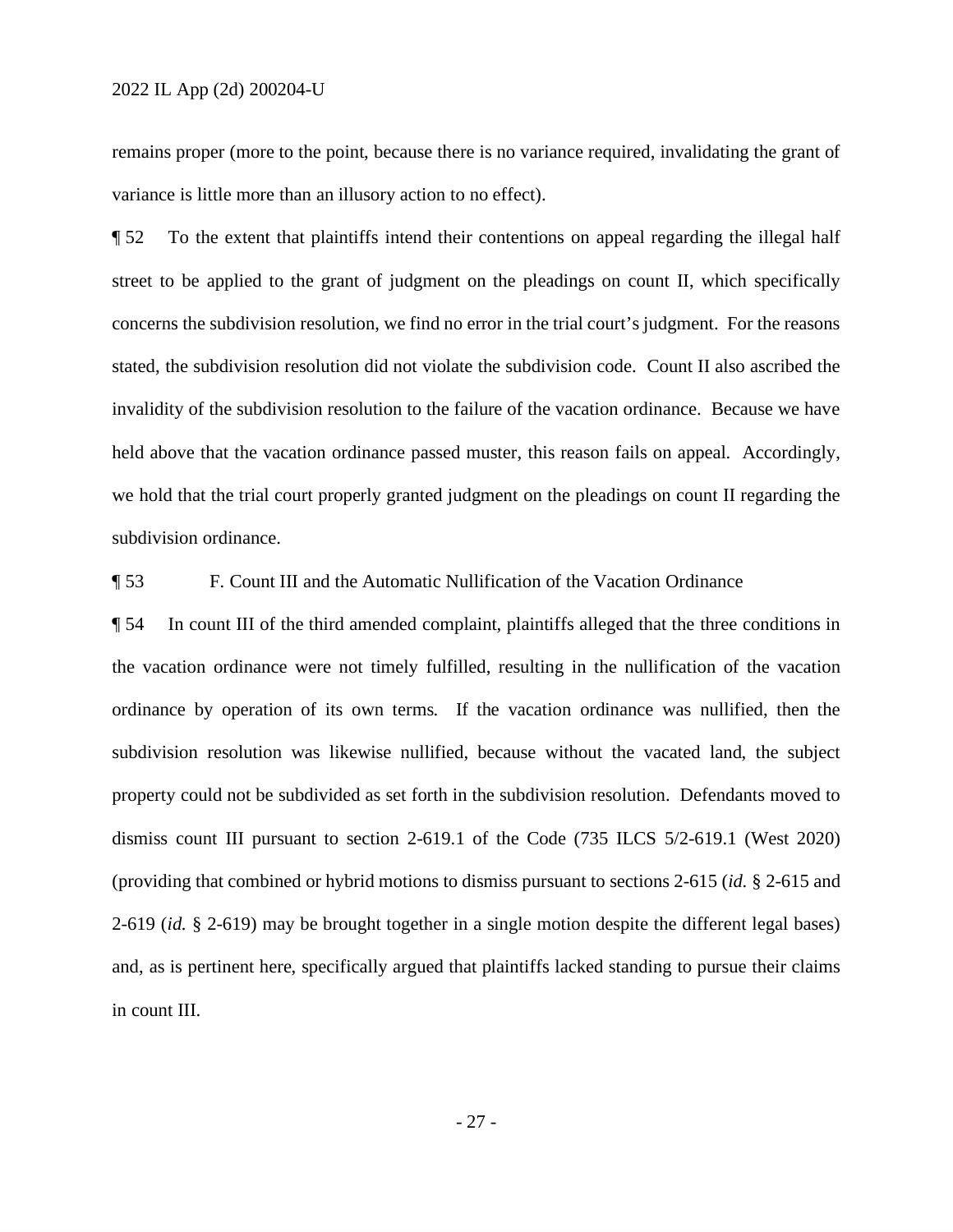¶ 55 Lack of standing is an affirmative matter susceptible to resolution via a motion to dismiss pursuant to section 2-619(a)(9) of the Code (*id.* § 2-619(a)(9)). *Muirhead Hui L.L.C. v. Forest Preserve District of Kane County*, 2018 IL App (2d) 170835, ¶ 21. We review *de novo* the trial court's judgment granting a motion to dismiss under section 2-619 of the Code.

¶ 56 Standing precludes disinterested persons to a controversy from suing on that controversy. *Id.*  $\mathbb{I}$  22. At the most basic level, standing requires an injury in fact to a legally cognizable interest. *Id.* In the context of a declaratory judgment, there must be an actual controversy between adverse parties, and the party requesting the declaration of rights must possess some personal claim, status, or right that is capable of being affected by the grant of relief. *Id.*

¶ 57 Below and before this court, defendants argued that plaintiffs lacked standing to challenge the subdivision resolution or the vacation ordinance as property owners who reside nearby the subject property. On appeal, plaintiffs cite only boilerplate authority describing standing, much as we did in the preceding paragraph. Plaintiffs do not identify any rights or interests that would be affected by any relief the trial court could grant.<sup>2</sup> Plaintiffs also do not present any pertinent authority to explain how they, as property owners of nearby property, but not the affected subject property, have an interest in the disposition of the subject property. Because plaintiffs do not cite

<sup>&</sup>lt;sup>2</sup> We note that, above, we summarized potential private actions that were conclusorily alleged. Under a motion to dismiss pursuant to section 2-619, we accept as true only the wellpleaded allegations. *Patrick Engineering, Inc. v. City of Naperville*, 2012 IL 113148, ¶ 31. Conclusory allegations are not well-pleaded, and, as with a judgment on the pleadings, we may disregard them. *Id.*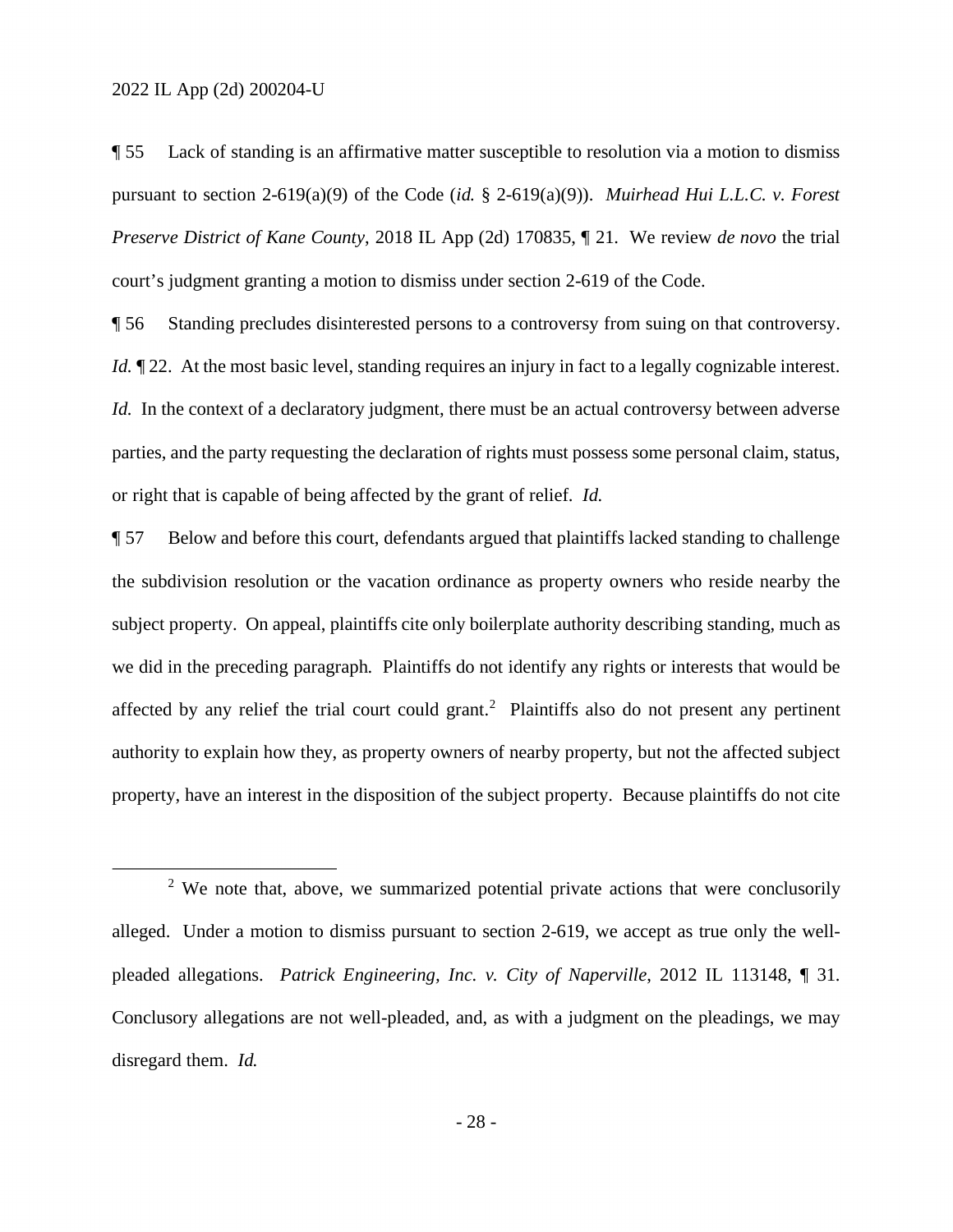pertinent authority, only vague boilerplate, we hold that plaintiffs have forfeited their arguments on appeal regarding count III. *Gakuba v. Kurtz*, 2015 IL App (2d) 140252, ¶ 19.

¶ 58 Forfeiture notwithstanding, plaintiffs assert that the vacation ordinance was passed to permit the owner to build two homes instead of one. This contention misses the boat. While we agree that one of the effects of the vacation ordinance is to allow the subject property to be subdivided into two, conforming, buildable lots, we have discussed above that the relevant question is whether the vacation serves the public interest. If it does, then private benefit, like the ability to divide the property into two, conforming, buildable lots, is incidental. Plaintiffs attempt to insinuate that vacation ordinance was the culmination of some sort of corrupt deal to benefit the owner despite the objective facts that the vacation ordinance was part of a compromise and settlement of ongoing litigation, and that the public retained access rights through easement to be able to utilize Luthin Road unabated and as intended. An allegation of public corruption would be one thing, but here, we have only the insinuation in plaintiffs' arguments on appeal. This insinuation does not support plaintiffs' standing.

¶ 59 Plaintiffs also contend that standing derives from the subdivision's noncompliance with storm water management regulations or the Village's comprehensive plans. However, there appear no plans for the development of the subject property in the record and plaintiffs' claims are speculative and hypothetical. Such speculation and hypothesizing do not support plaintiffs' standing, because there is nothing concrete, and it is not clear if the development of the subject property would even invade plaintiffs' rights so as to support an action in the future. Similarly, plaintiffs contend that the development may change the drainage of surface waters due to the future development of subdivision. We stress that, at this point, the property has been divided only on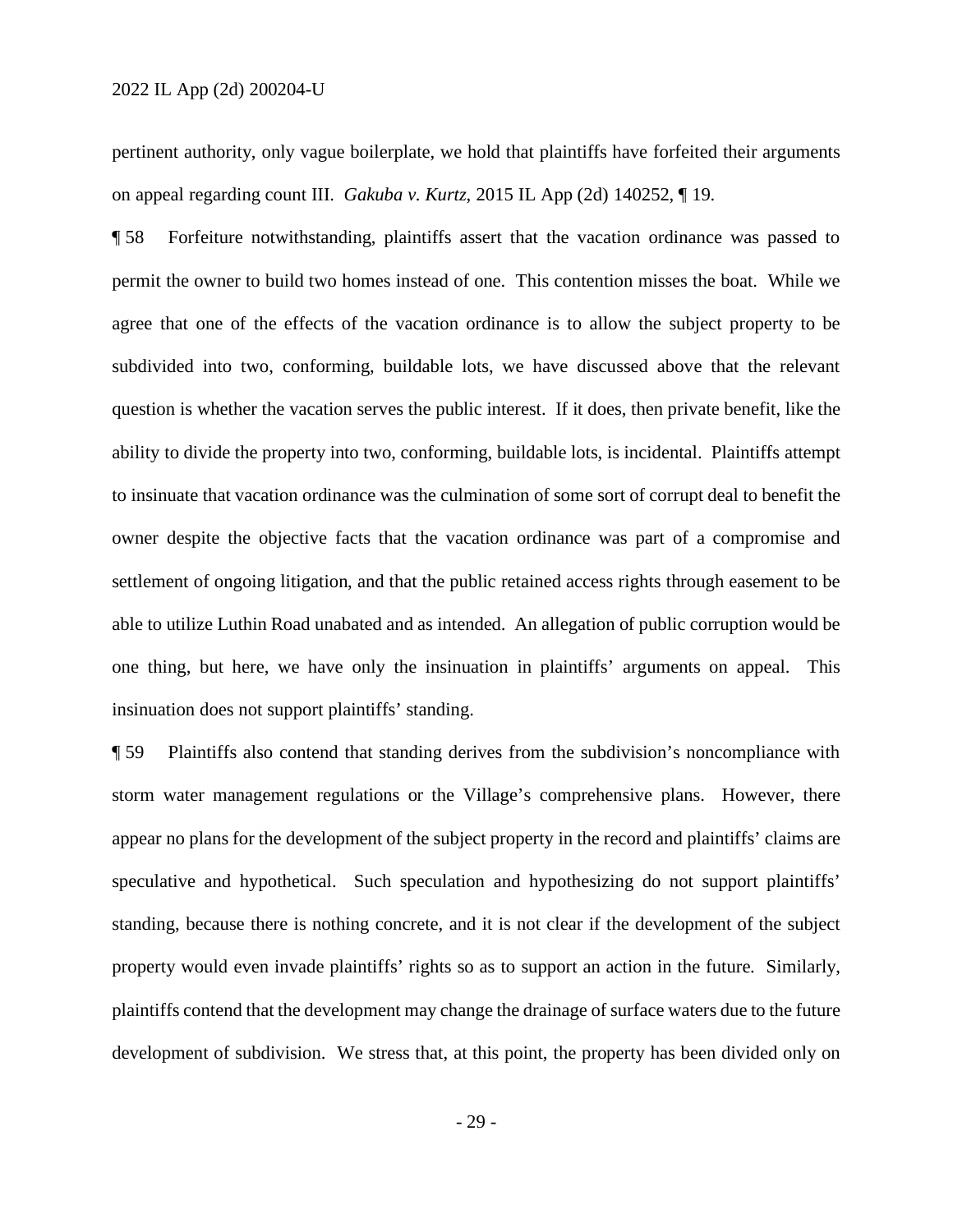paper and there is no indication that any requests to approve improvements to the new subdivision have been made. In short, plaintiffs have demonstrated neither actual injury nor a legally cognizable interest that can be protected. Plaintiffs prove our point in their reply, stating that, as neighbors, they should have standing to challenge the inevitably forthcoming zoning dispute based on the owner's imminent development of the subject property. Again, plaintiffs' assertion of injury occurs in the insubstantial and unrealized future, not in the here-and-now. We will not proscribe conduct that has not yet and may not ever come to pass.

¶ 60 Finally, plaintiffs resort to the last bastion of the truly desperate: logic. Plaintiffs argue that "[i]t is illogical to think that Plaintiffs have standing to challenge zoning that enables the construction of two houses on the subject property, but do not have standing to challenge a street vacation enabling subdivision of that same property thereby making possible the construction of two houses on the subject property." Plaintiffs lack standing to mount a zoning challenge precisely because there is, as yet, no controversy to have arisen. Rather than illogical, it is definitional that plaintiffs lack standing either to mount a challenge to future conduct or to the vacation ordinance because their rights have not been invaded. Accordingly, we hold that the trial court correctly dismissed count III due to plaintiffs' lack of standing.

¶ 61 Because we have determined that plaintiffs lack standing to pursue count III, we need not consider their remaining contentions on appeal.<sup>3</sup>

<sup>&</sup>lt;sup>3</sup> While the standing challenge could conceivably have been applied to counts I and II, because standing is an affirmative defense, it is forfeited with respect to counts I and II because defendants did not raise it.